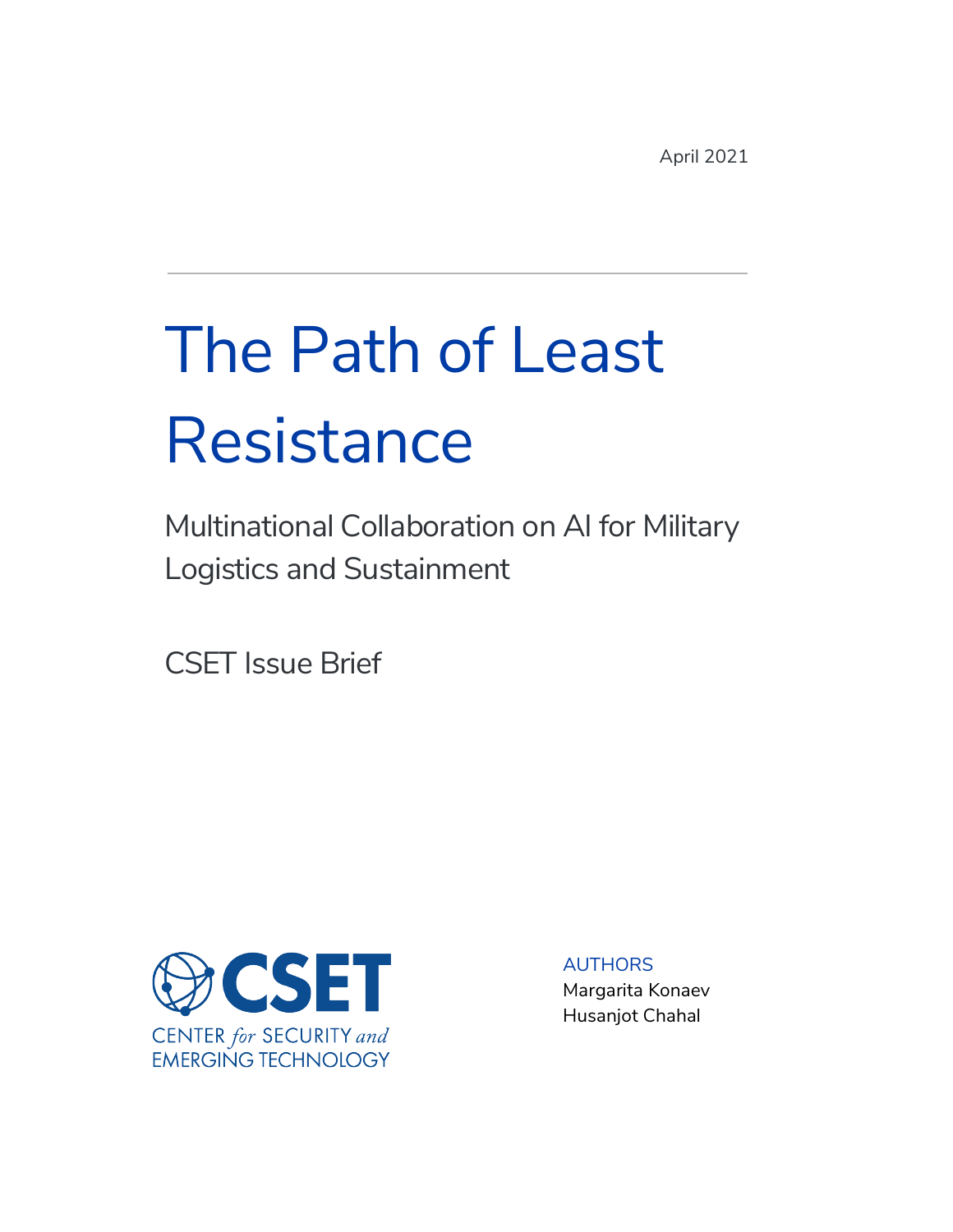## Executive Summary

The United States' global network of alliances and partnerships is a force multiplier in the strategic competition against China and Russia. With artificial intelligence as the focal point of this competition, fostering AI defense and security cooperation is becoming increasingly important. In fact, in its final report, the National Security Commission on Artificial Intelligence has recommended strengthening AI interoperability with U.S. allies and partners as a key element of building an AI-ready force by 2025.<sup>1</sup> The AI future of the United States is then inherently intertwined with that of our allies and partners.

Although there are powerful incentives for multinational collaboration on AI, there are also nonnegligible technical, bureaucratic, and political barriers that could prevent like-minded nations from realizing a shared vision for the responsible use of military AI. This issue brief summarizes these challenges and then makes the argument that multinational collaboration on AI applications for military logistics and sustainment offers the path of least resistance. Our key takeaways are:

- Multinational collaboration efforts on military applications of AI face an uphill battle. Public misgivings about the militarization of AI, tensions with Europe on questions of regulations and data privacy, lack of clarity regarding the best forum for collaboration, and technical challenges to ensuring that hardware and digital systems are interoperable and secure could impede efforts to work together.
- While no easy task, collaboration on AI-enabled technologies and applications related to military logistics and sustainment is technologically attainable, politically feasible, and strategically imperative.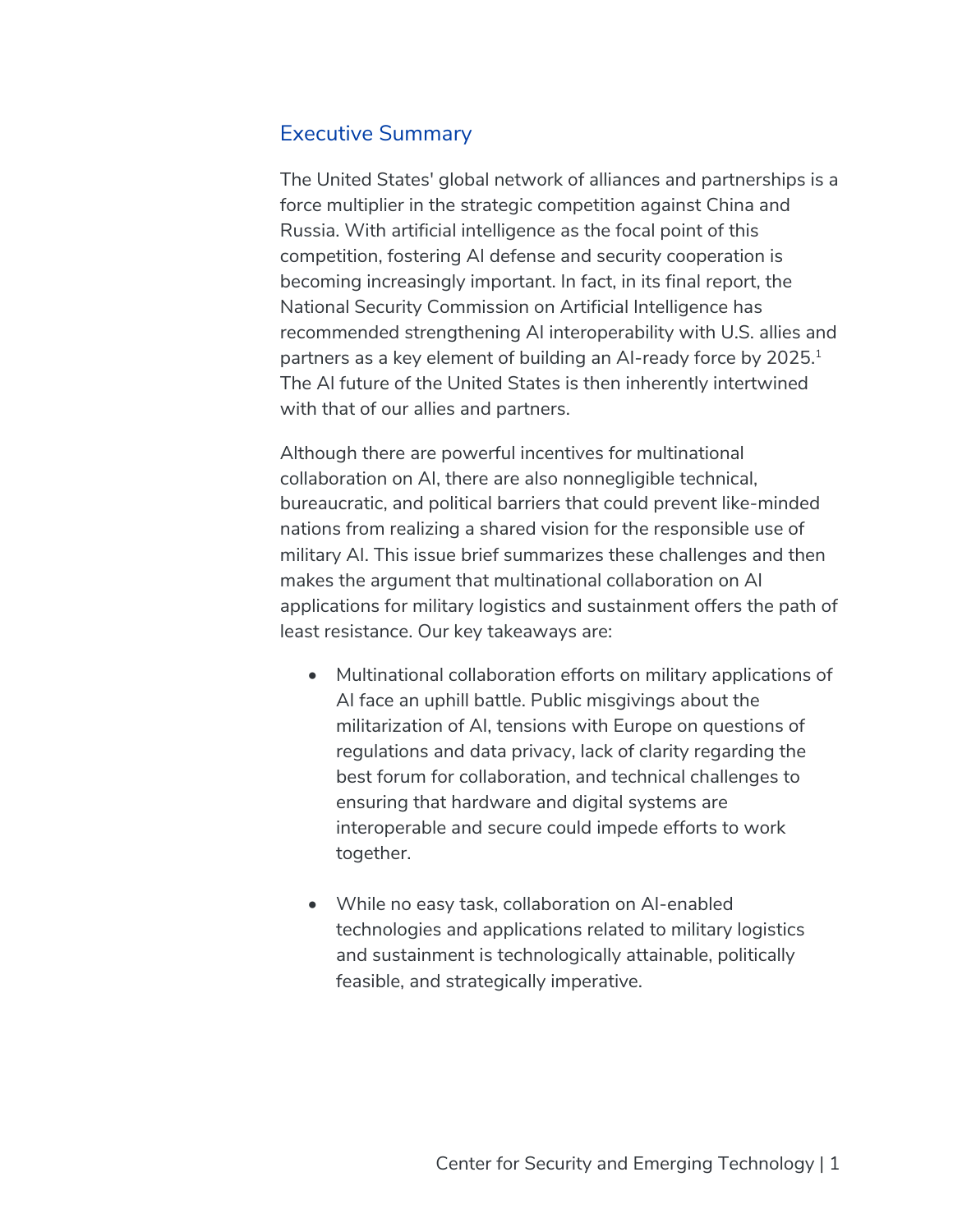• There are multiple pathways for collaboration on this set of technologies and applications, including joint standards for secure data sharing; collaborative research and development programs; multinational public-private partnerships; and joint military exercises that include AI-enabled logistics and sustainment technologies and capabilities.

As the Biden administration moves to implement its foreign policy agenda of rebuilding U.S. alliances and confronting China's assertiveness, multinational collaboration on emerging technologies takes center stage. While not without challenges, joint projects centered on developing, maturing, and adapting AI applications for military logistics and sustainment offer both a viable and promising path forward.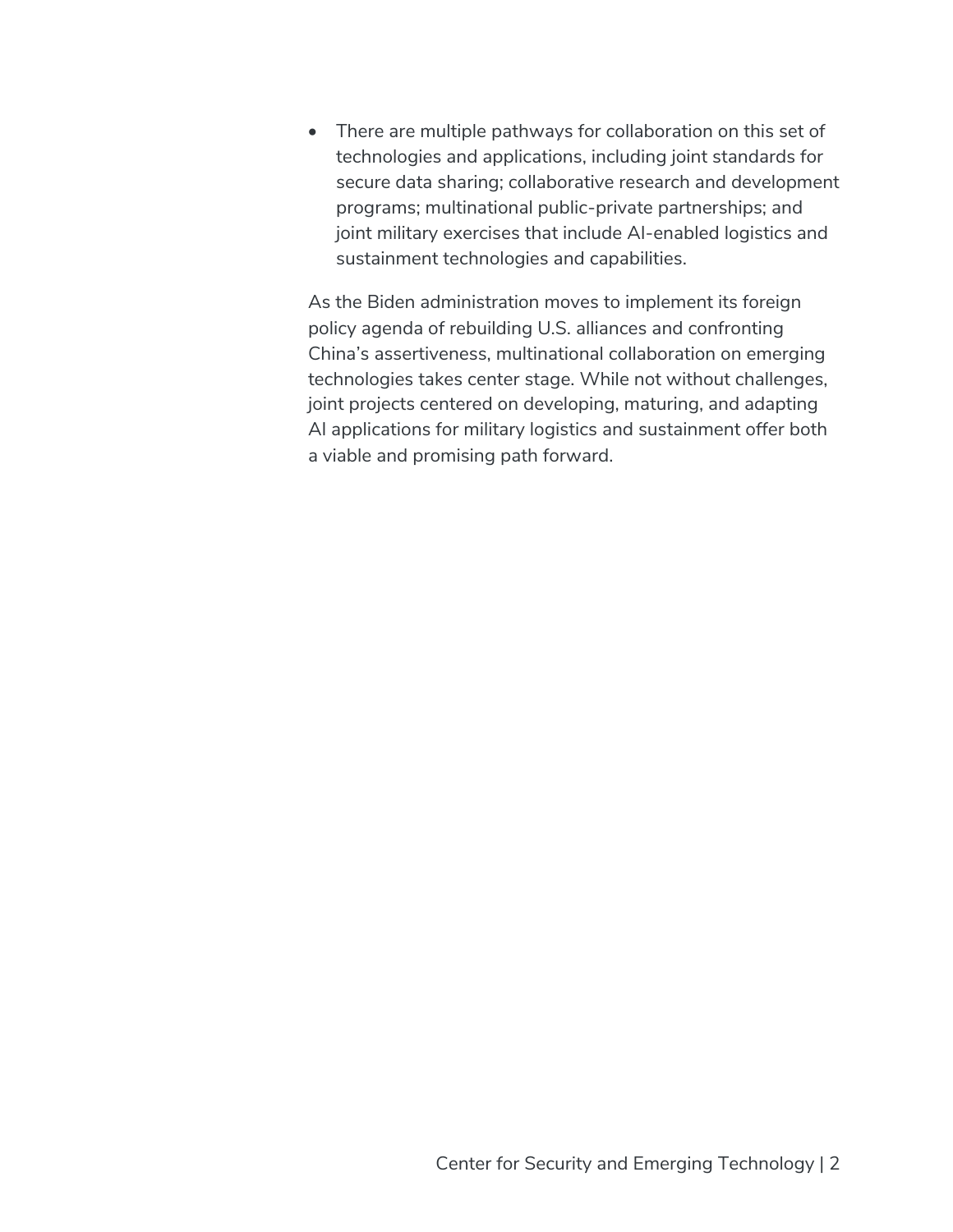# Multinational Collaboration on Military AI: Imperatives and Challenges

There is a strong consensus among U.S. national security experts that collaboration with allies on artificial intelligence can promote common security interests and ensure that the future of emerging technologies reflects shared democratic values and ethical principles. The Department of Defense Artificial Intelligence Strategy, for example, calls for engaging with "international allies and partners" as a key step toward harnessing AI.2 Putting the strategy into practice, the Joint Artificial Intelligence Center (JAIC) has launched an AI Partnership for Defense, bringing together representatives of defense organizations from 13 nations to "create new frameworks and tools for data sharing, cooperative development, and strengthened interoperability."3

U.S. allies are generally supportive of collaboration, including around military applications of AI, and are particularly interested in ensuring common standards for interpretability, safety, and security of AI-enabled, safety-critical systems.<sup>4</sup> As the NATO Deputy Secretary General Mircea Geoană has noted, "there are considerable benefits of setting up a transatlantic digital community cooperating on AI," with NATO playing a key role "as a facilitator for innovation and exchange."5 The congressionally mandated National Security Commission on Artificial Intelligence (NSCAI) has explicitly urged the Department of Defense and the State Department to support NATO's AI initiatives as well as negotiate formal AI agreements with allies in the Indo-Pacific.<sup>6</sup>

That the United States and its allies are voicing interest in collaboration on AI is a positive development considering that failing to work together could be costly. Because of the gap in technological and military capabilities between the United States and its allies, the development and integration of AI into military systems will not proceed at the same rate or scope. These disparities could create new problems and amplify existing challenges for coordination and interoperability in multinational coalitions, with potentially adverse implications for cohesion and military effectiveness.<sup>7</sup> Indeed, as the NSCAI warns, U.S. allies are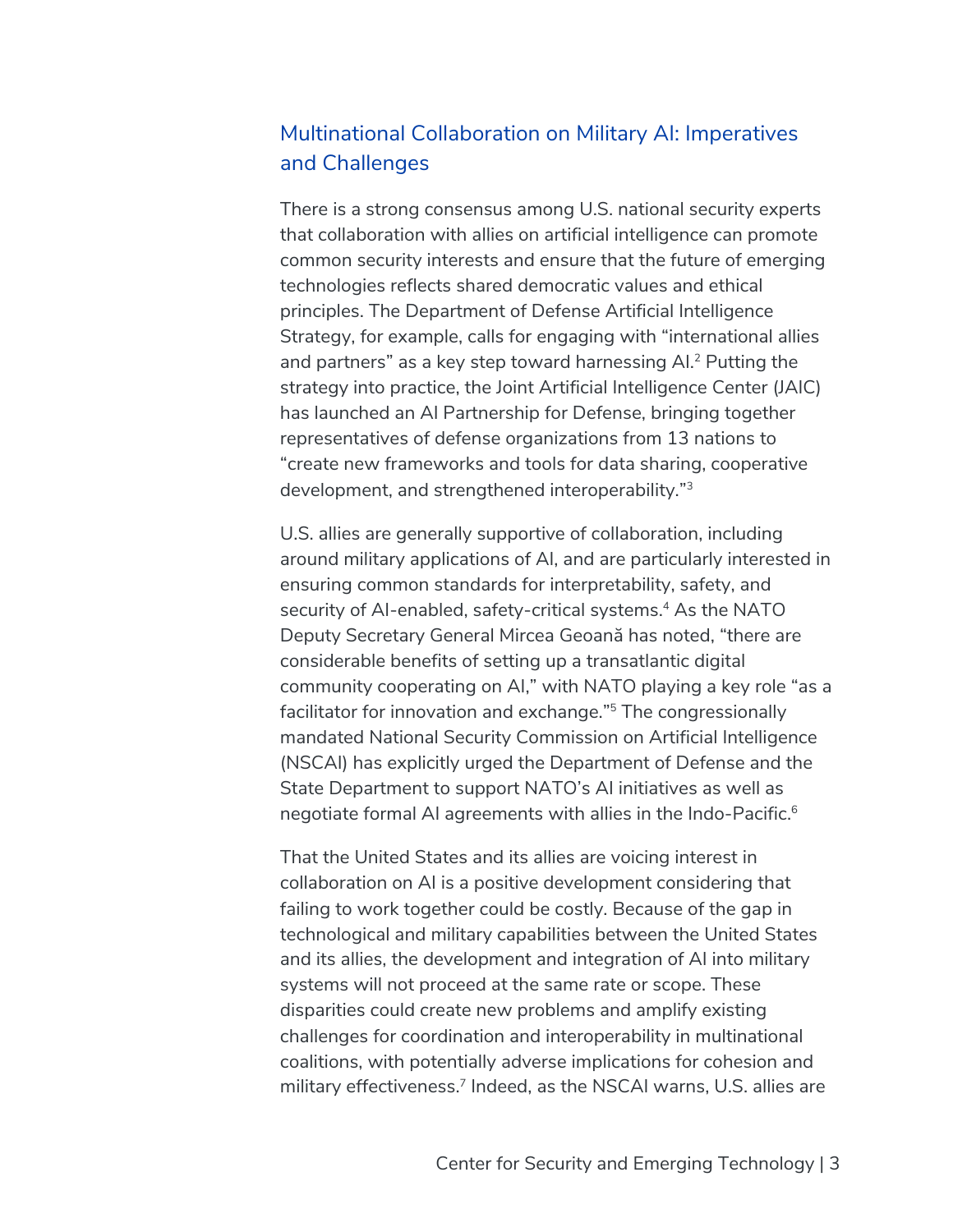already "concerned about being able to operate effectively together as the United States fields greater numbers of autonomous systems."8

The push toward closer collaboration, then, stems in part from the understanding that gaps in technological and military capabilities, amplified by uneven progress in AI, could harm the long-term health of U.S. alliances. Yet despite both this growing urgency and shared interest in multinational collaboration on AI, there are notable political, bureaucratic, and technological challenges that could impede progress.

While AI is a general purpose technology with a range of potential applications across industries and sectors, international collaboration on military applications of AI can become a politically thorny issue. The militarization of AI and especially increasing autonomy in weapons raise difficult ethical and legal questions on human control, accountability, and international regulation of these emerging technologies. Human rights groups and humanitarian organizations, chiefly under the umbrella of the Campaign to Stop Killer Robots, oppose the development and use of what is often referred to as lethal autonomous weapons systems (LAWS), even calling for a preemptive ban of fully autonomous weapons. Currently, there are about 30 countries that have expressed support for such a ban, including Austria and Brazil.<sup>9</sup>

That said, there is no international consensus on how to regulate the process of integrating AI into military systems or the development and potential use of AI-enabled weapons. In international forums, the United States alongside allies like Australia, France, Israel, South Korea, and the United Kingdom, have opposed negotiating a new international treaty preemptively banning autonomous weapons. <sup>10</sup> Yet France as well as Germany have also expressed interest in a nonbinding declaration on the regulation of LAWS, while others like Canada are open to transparency and confidence-building measures on the development and potential use of such weapons systems.<sup>11</sup> In January 2021, the European Parliament released a report on military uses of AI that called for an European Union (EU)-wide strategy against LAWS, which the report defined as "weapons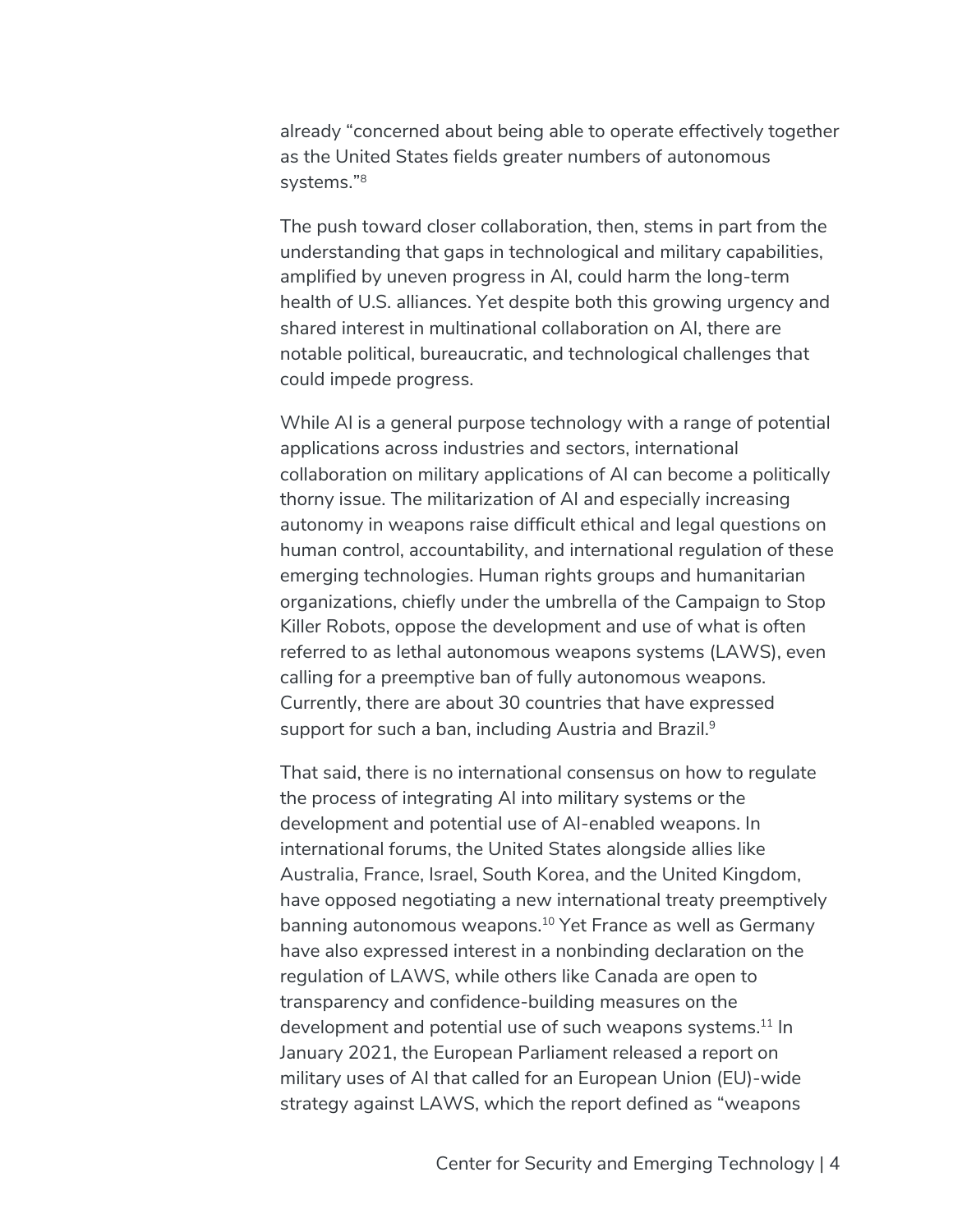systems without meaningful human control over the critical functions of targeting and attacking individual targets."12

As a whole, U.S. allies differ in their positions. Meanwhile, the main outlet for international deliberations on this issue—the Group of Governmental Experts on emerging technologies in the area of lethal autonomous weapons systems, established by the contracting parties to the Convention on Certain Conventional Weapons—has made little progress beyond agreeing on the principles to guide the discussions themselves.

Public opinion surrounding the militarization of AI is also relevant when considering potential obstacles to international collaboration. A 2020 public opinion survey found that about 61 percent of adults across 28 countries oppose the use of autonomous weapons.<sup>13</sup> Meanwhile, a survey of U.S. public opinion showed that most respondents believed that autonomous weapons are ethically prohibited because they cannot be held accountable for wrongful actions and felt that the United States should work with other countries to ban them.14 Whereas military applications of AI include many other uses besides increased autonomy in weapon systems, public misgivings about LAWS could turn the tide against international collaboration on military AI writ large.

Relatedly, civilian AI researchers and engineers may take a stand against their companies working on defense technology, as was the case with Google employees protesting the Department of Defense contract implementing Project Maven.15 Defense AI research in allied countries could also attract negative international attention. In 2018, for instance, one of South Korea's top universities, the Korea Advanced Institute of Science and Technology, became the target of a boycott by over 50 notable AI researchers for opening what they called "an AI weapons lab."16 Such internal disagreements and international incidents could thwart multinational collaboration efforts on military AI.

Another potential barrier to collaboration, particularly with European allies, is the growing momentum around the idea of European digital sovereignty and increasing concerns about continued dependence on U.S. technology companies.17 Part of the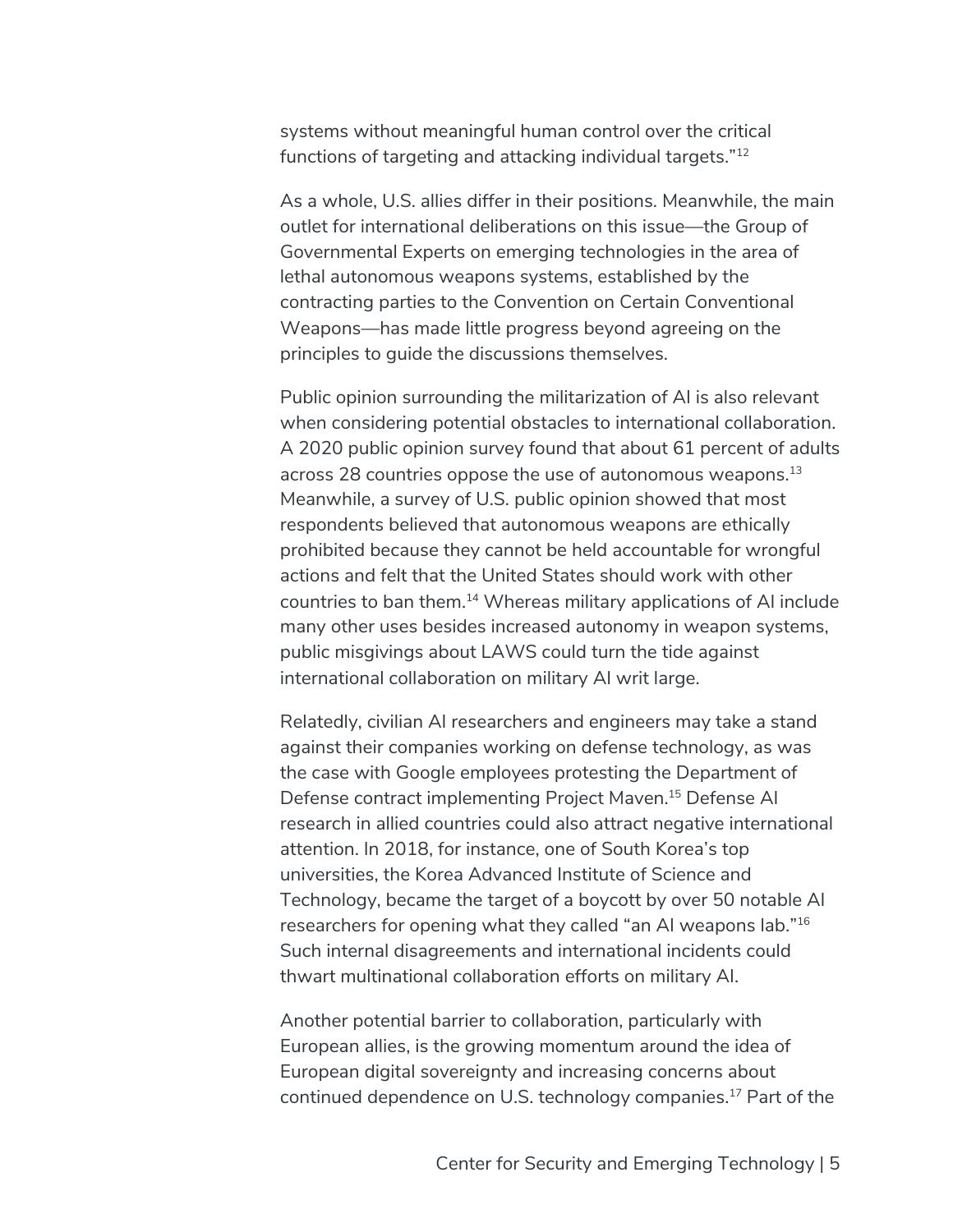push for greater European technology independence stems from Europe being "caught in the crossfire" on a variety of technology issues, including 5G and internet regulation amid the intensifying strategic competition between the United States and China. European nations like France and Germany, among others, are becoming more assertive when it comes to control over their data. <sup>18</sup> The experts behind France's AI strategy, for instance, have advocated for a data policy that is "structured around the goals of sovereignty and strategic autonomy" as a prerequisite for the development of AI in France and in Europe, in an effort to "avoid becoming just 'digital colonies' of the Chinese and American giants."19 Moreover, as Ulrike Franke explains, the EU has taken a stronger stance on protecting individuals' digital rights through regulations such as the 2014 "right to be forgotten" and the 2018 General Data Protection Regulation.20 Differing views on China, a push toward additional regulations of U.S. technology companies, different approaches toward data privacy, and commercial competition can all hinder transatlantic cooperation on AI.

Alongside the diplomatic and political hurdles, there are also bureaucratic challenges. As the NSCAI observed, "the U.S. government lacks a coherent national security policy framework for security cooperation with our allies and partners in Al."<sup>21</sup> In other words, there is no clear point of contact to help allies navigate the vast Pentagon and intelligence community bureaucracies and facilitate government-wide AI collaboration.

Then, there is the question of the appropriate and most efficient forum for collaboration on military AI. JAIC's AI Partnership for Defense is an important initiative, but as the NSCAI points out, JAIC alone cannot adequately address the broader challenges of allied AI interoperability.<sup>22</sup> NATO remains "a natural platform for transatlantic cooperation on Al."<sup>23</sup> But the past four years have witnessed increasing tensions between NATO allies as well as between the United States and NATO. Moreover, the technology gap between NATO allies and the sensitive nature of national security data are significant barriers to technology sharing and transfer within the alliance. <sup>24</sup> The Five Eyes intelligence alliance that includes Australia, Canada, New Zealand, the United Kingdom,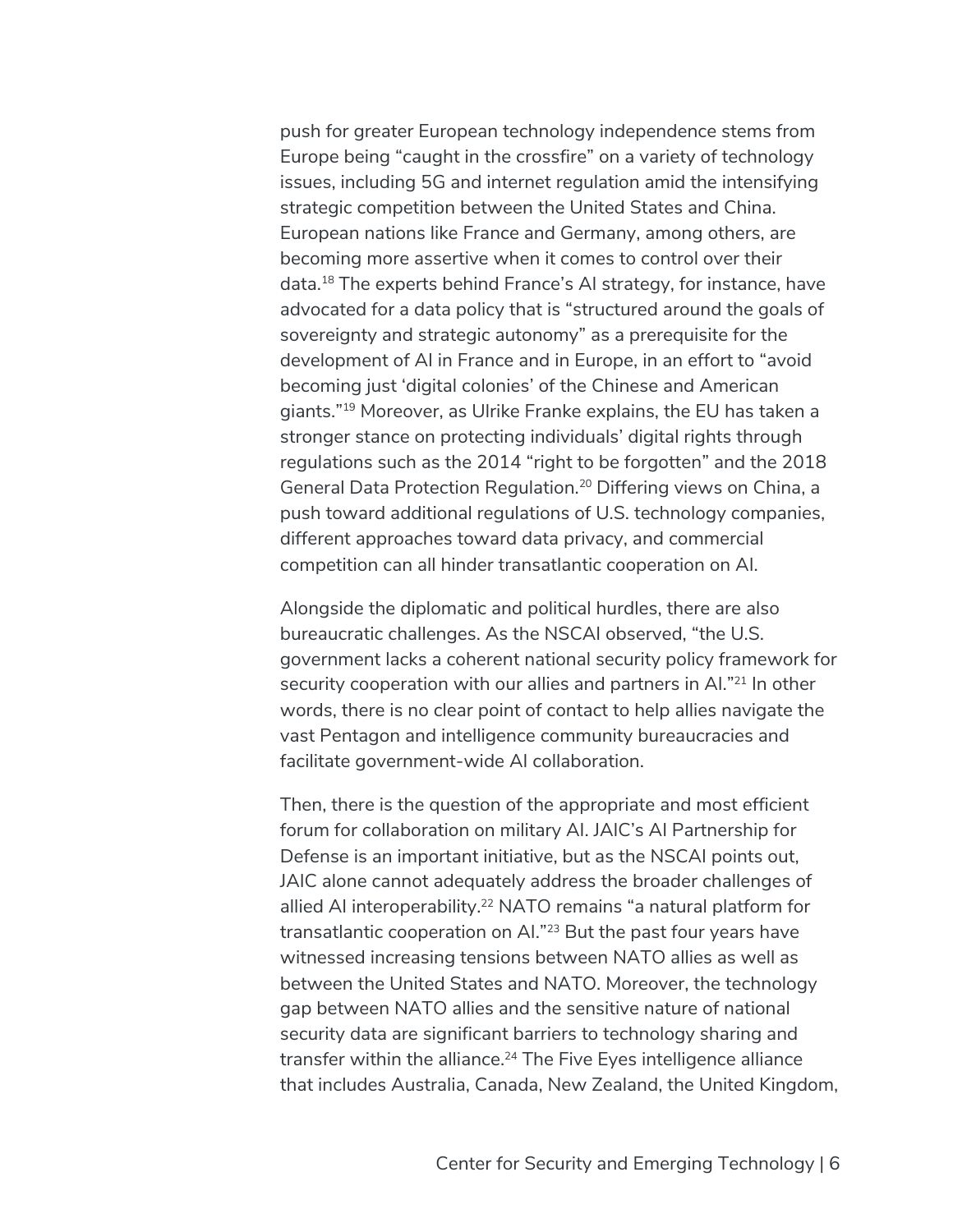and the United States, on the other hand, could be a productive venue for collaboration due to existing protocols for sharing sensitive data. This forum, however, is perhaps best fitted for initiatives in the intelligence space, and will likely entail more narrowly scoped research and development (R&D) efforts because of the highly classified nature of its activities and relative distance from the commercial innovation ecosystem.25

Finally, on the technical front, there are numerous challenges to ensuring that hardware and digital systems are interoperable and secure. Creating and maintaining common or interoperable information systems and databases is a massive undertaking considering that in each country, the data resides in repositories lacking standardized formatting or maintained by contractors that keep such information proprietary, especially for data on sensors and weapon systems. Shared information systems and databases are also particularly vulnerable to disruption, manipulation, and data theft in part because of discrepancies in countries' network security protocols and capabilities.<sup>26</sup> These problems are hard to resolve in their own right. But the aforementioned political factors, especially the push toward greater data sovereignty by some of the European allies, only exacerbate these technical challenges for collaborations on AI.

The United States and its allies and partners clearly have powerful incentives to work together on AI, and in fact, failing to do so in the near future could come at a heavy cost. Despite this, there are significant political, bureaucratic, and technical challenges that could stall and even undermine multinational collaboration efforts. Nevertheless, as we discuss in the following section, AI applications for military logistics and sustainment offer an area for collaboration that is technologically attainable, politically feasible, and strategically imperative.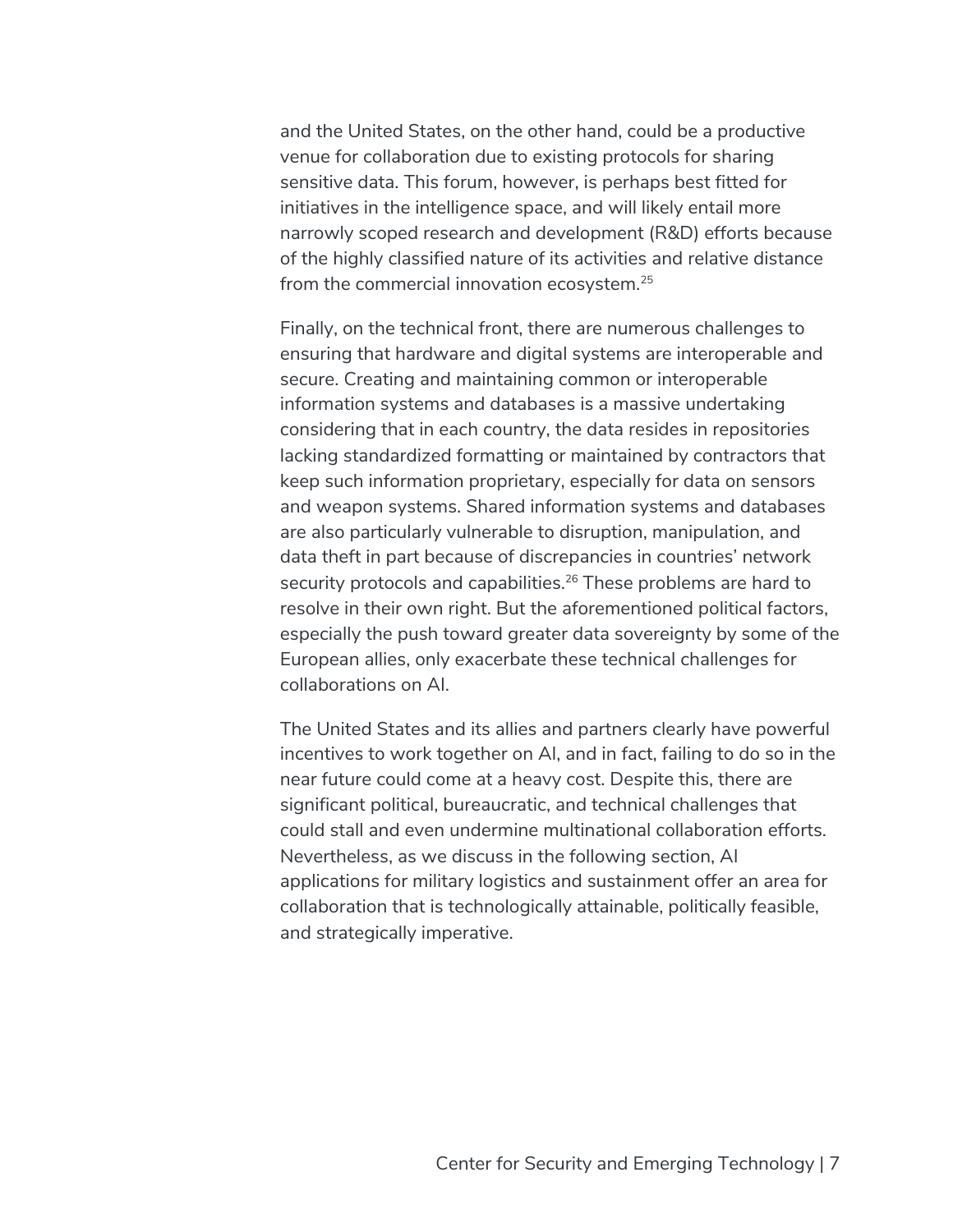# Focusing on AI-enabled Military Logistics and **Sustainment**

In military affairs, logistics is tasked with managing the global supply chain for the armed services, including "the transfer of personnel and materiel from one location to another, as well as the maintenance of that materiel."<sup>27</sup> Sustainment is a broader term, encompassing logistics as well as financial management, personnel services, and health services which together provide the support necessary to maintain operations until the mission is accomplished.28 The two functions are closely intertwined. NATO's Allied Joint Doctrine for Logistics, for instance, offers a comprehensive definition of logistics that also entails elements of sustainment, encompassing the aspects of military operations that deal with "design and development, acquisition, storage, movement, distribution, maintenance, evacuation and disposition of materiel; transport of personnel; acquisition, construction, maintenance, operation and disposition of facilities; acquisition or furnishing of services; and medical and health service support."29

Logistics and sustainment are essential to military effectiveness, readiness, survivability, and endurance, and in many ways, constitute the lifeblood of military power.<sup>30</sup> The Department of Defense, in turn, sees great promise in leveraging AI/machine learning (ML) technologies for military logistics and sustainment to better maintain equipment, reduce operational costs, and improve readiness. The Department of Defense's AI strategy, for example, includes efforts related to AI-enabled logistics and sustainment, such as "implementing predictive maintenance and supply, and streamlining business processes," as part of its strategic approach to "delivering AI-enabled capabilities that address key missions."<sup>31</sup> Joint Logistics, in turn, is one of the JAIC's key mission initiatives, dedicated to "improving fleet readiness through AI-driven diagnostics, training, process improvements, demand forecasting, and supply chain optimization."32

The discussion below outlines the technological, political, and strategic imperatives and opportunities for multinational collaboration on AI-enabled military logistics and sustainment.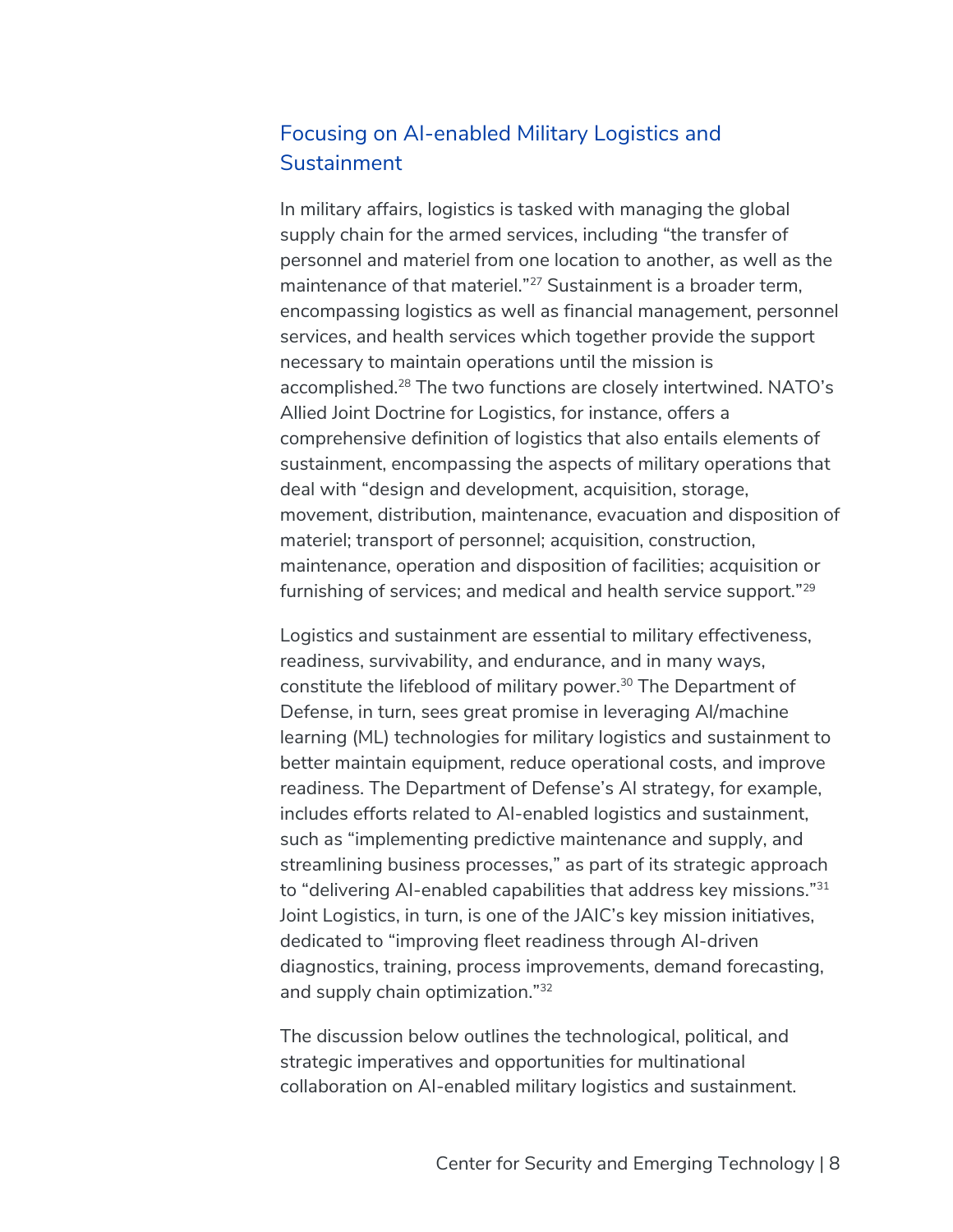Naturally, the principal mission of militaries is national defense and the force (including logistics and sustainment functions) must be prepared for combat at any time. Modern militaries, however, are massive organizations that employ hundreds of thousands of people, if not more. The Department of Defense, for example, employs 2.91 million people, and less than half of them, or 1.3 million, are active duty personnel. $33$  And unlike military functions such as fires or movement and maneuver of forces and equipment, many of the tasks related to military logistics and other financial, personnel, and health services are administered in noncombat settings.

While we discuss how the United States and its allies can work together on AI for military logistics and sustainment in both combat and noncombat settings, there is no doubt that the environment in question matters a great deal. From data to computational power to available talent, as well as considerations like privacy, safety, and security, implementing AI for military logistics and sustainment functions performed in controlled environments similar to commercial settings is a different endeavor from deploying AIenabled logistics and sustainment functions in contested and hostile environments. We take these differences into account where relevant, and acknowledge that even under the best of circumstances, there are still significant challenges for both the adoption of AI applications and multinational collaboration in this area.

#### *Technologically attainable*

*While not without its challenges, military logistics and sustainment tasks, especially those performed in noncombat settings, present a technologically attainable area for multinational collaboration in AI.* 

Although much of the innovation in AI is occurring in the commercial sector, adopting and adapting commercial AI applications for military purposes is often impossible. Current AI technologies, and especially ML-based systems, tend to perform well in stable environments but struggle with uncertain and novel situations, and remain particularly vulnerable to adversarial attacks.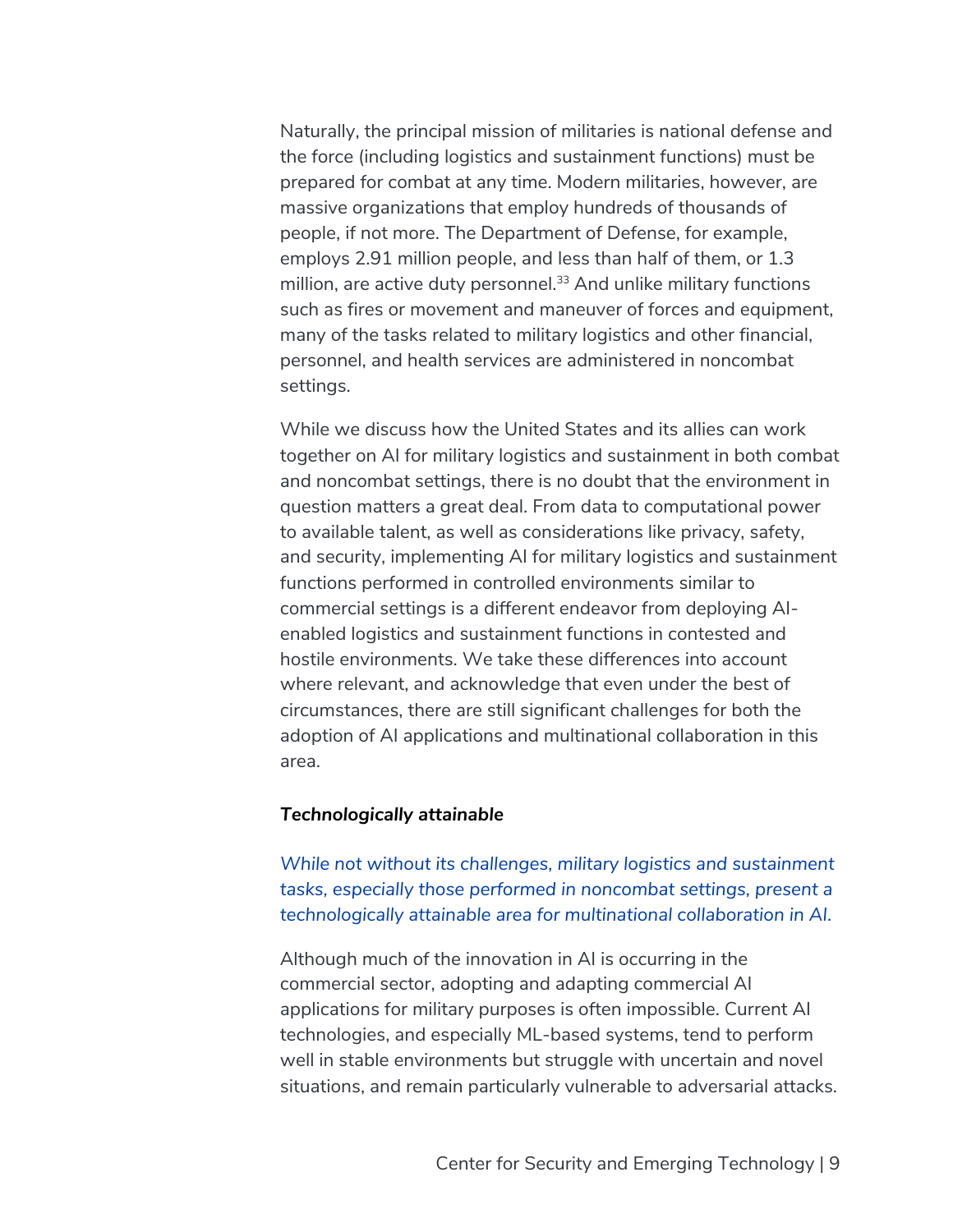These vulnerabilities present an unacceptable level of risk in highstakes military settings, where the environment is uncertain and adversarial by definition. The consequences of mistakes and even system failure, however, are less severe when it comes to some military logistics and sustainment tasks which are administered and managed in noncombat settings, and constitute what some have called enterprise AI applications.

Advances in AI for logistics in commercial aviation, maritime shipping, and transportation sectors are therefore more applicable to certain military logistics and sustainment tasks performed in noncombat settings than for specialized military equipment like autonomous ground combat vehicles or armed drones. In particular, there may be opportunities to adopt and adapt commercial applications for the intelligent automation of tasks such as scheduling equipment maintenance and repairs, updating and issuing licenses, supply tracking and forecasting, and other processes that control the flow of logistics throughout the military organization.34 To reiterate, these are much more than cost cutting and efficiency increasing measures; improvements in these areas enable military readiness and effectiveness in combat.<sup>35</sup>

In addition to these opportunities to leverage AI-enabled technologies and tools available in the commercial sector in support of military logistics, there are also fewer barriers to inhouse innovation within defense organizations. Many of the AI applications relevant to logistics and sustainment can be developed and used in relatively well-controlled and benign environments in settings akin to commercial civilian enterprises. Under such conditions, resources like data and infrastructure, including storage, ETL pipelines, communication bandwidth, and compute can be made available to train ML models for various AI applications.<sup>36</sup> Notably, the 2016 Defense Science Board Summer Study on Autonomy raised a similar point regarding logistics planning and execution as "a particularly good candidate for testing and experimentation (T&E) … because the behavior of logistic software can be evaluated against crisply known metrics."37

Considering both the potential for leveraging developments from the private sector and lower barriers to in-house innovation,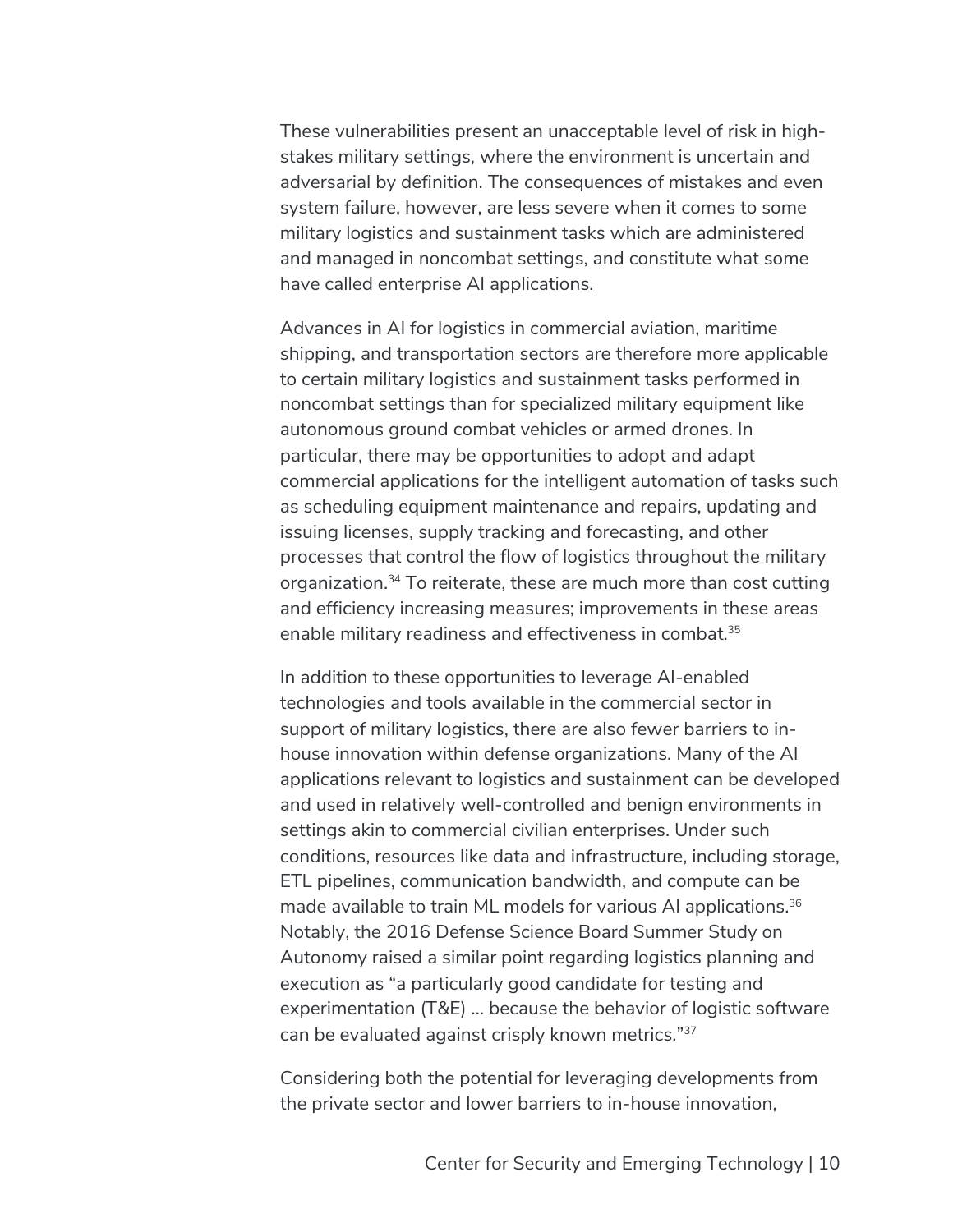collaboration on AI for logistics and sustainment could also involve allies with more limited military-industrial capacities. Based on its fact-finding mission to Singapore, NATO's Science and Technology Committee observed that "small and medium-sized Allies with smart scientists and engineers can play an outsized role in AI development and adoption."38 This is a significant advantage, arguably unique to AI technologies, and especially timely considering that even the relatively wealthy U.S. allies are facing cuts to their defense budgets due to the economic fallout from the COVID-19 pandemic. Moreover, collaboration that includes input from small and medium-sized allies can strengthen interoperability, contribute to allied burden sharing, and buttress the long-term viability of U.S.-led defense partnerships.

This is not to say that adopting and developing, let alone collaborating on AI-enabled logistics will be an easy task for the U.S. military and allied defense organizations. The ML and deep learning algorithms behind commercial AI-enabled logistics are generally not optimized for military needs.<sup>39</sup> And if the experience of the Department of Defense is any indication, there are multiple challenges with regards to the data needed to power AI applications—from lack of data to problems with traceability, access, and interoperability of data collected by different systems.<sup>40</sup> Moreover, data security and privacy concerns as well as different legal frameworks for how personal data is collected, handled, processed, and stored remain a critical barrier to international collaboration. Lack of clarity surrounding how to implement the exemptions for research incorporated into the General Data Protection Regulation, for example, has stalled collaboration between the U.S. National Institutes of Health and some European counterparts.41

These and other technical barriers and privacy-related concerns are indeed significant. But developments in privacy-preserving ML techniques, including homomorphic encryption, secure multi-party computation, and federated learning offer opportunities for allies to share and pool data without compromising the privacy of individual users and organizations whose data is being used.42 The United States can also work with allies to develop technical standards and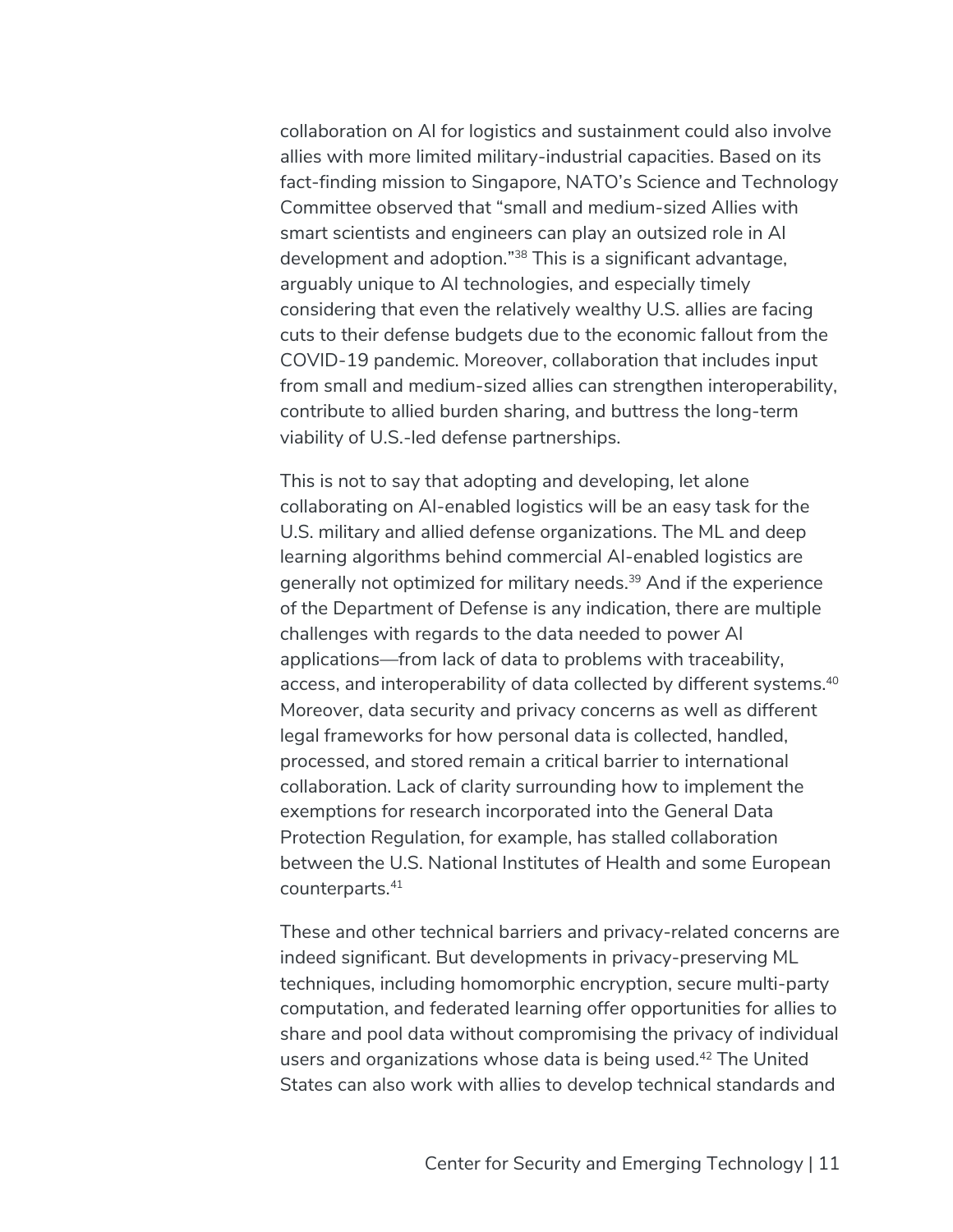protocols for harmonizing data collection, formatting, storage, and archiving to ensure data security and integrity.<sup>43</sup>

Overall, the U.S. military and allied defense organizations will face nonnegligible technical barriers whether adapting commercial AI technologies or building AI-enabled systems and tools in-house. From a comparative standpoint, however, military logistics and sustainment applications that fall under the broader category of enterprise AI applications present "low hanging fruit" for the U.S. military (and presumably for other technologically advanced militaries).44 Moreover, international collaboration on AI-enabled military logistics and sustainment is likely more within reach than collaboration on AI integrated into weapons systems or applications that feed on sensitive data collected by proprietary weapons and sensor systems.45

#### *Politically feasible*

*With key U.S. allies like the United Kingdom, Germany, France, South Korea and Japan already pursuing efforts to leverage AI for military logistics and sustainment, collaboration in this area seems politically feasible.* 

The integration of AI into weapons systems has raised ethical concerns and opposition in some communities across the United States and in allied countries. Yet by focusing collaboration on AI applications for military logistics and sustainment functions, the United States and its allies could potentially sidestep the contentious "killer robots" debate. Collaborative efforts to develop and apply AI tools to areas such as defense supply chain management, personnel management, and equipment maintenance can improve existing processes and functions, save costs and increase efficiencies in defense organizations. Multinational collaboration around this set of goals and applications is less likely to galvanize widespread grassroots opposition than programs on AI-enabled drones or autonomous ground combat vehicles.

Moreover, some of the United States' closest allies are already investing in AI and ML technologies for logistics and sustainment.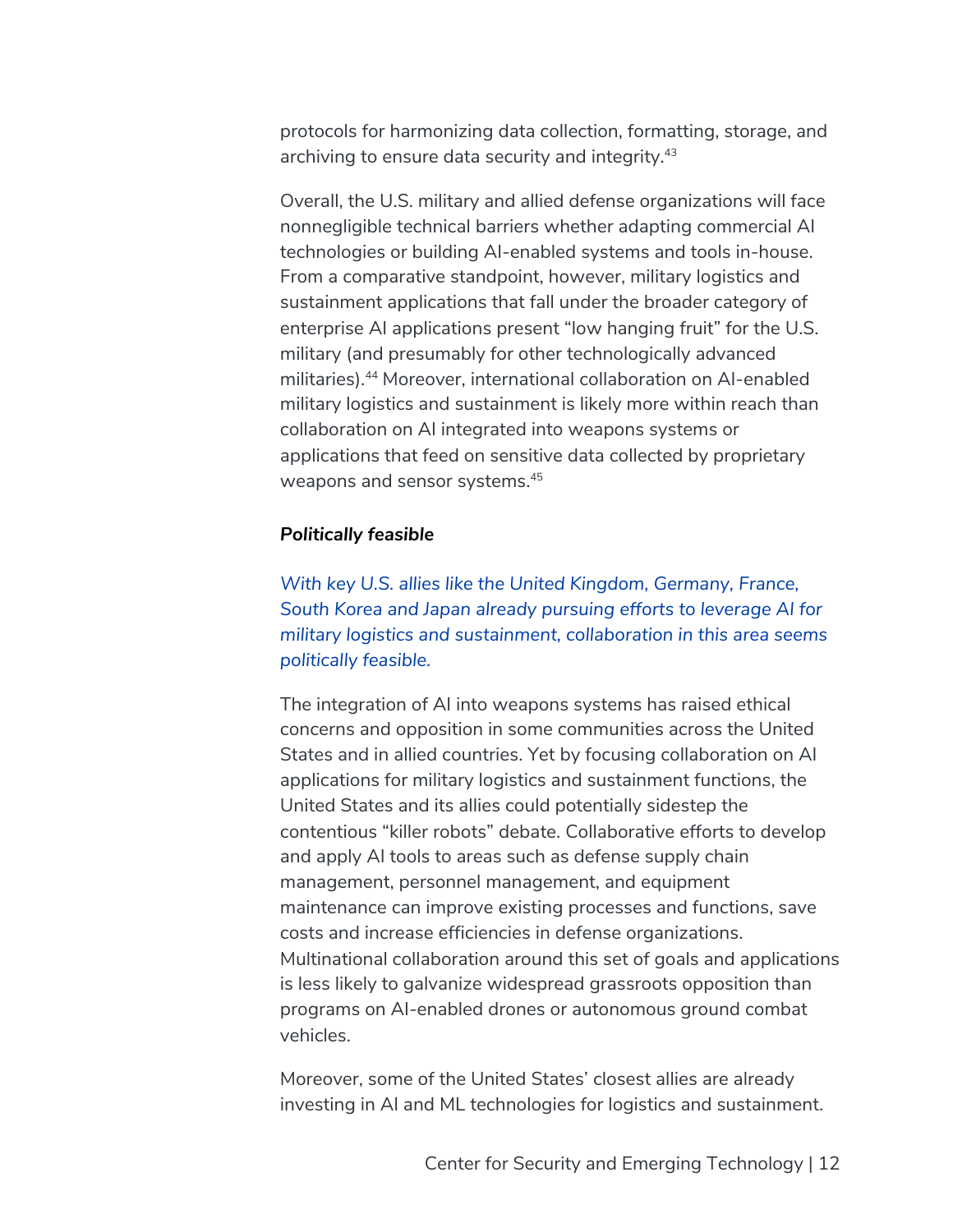The United Kingdom's Ministry of Defense's (MOD) Autonomy Programme, for example, identifies defense resupply and logistics challenges through the Defense and Security Accelerator as one of its key activities.46 In 2019, MOD also allocated £66 million (about \$83 million) to accelerate robotic projects for the British Army, including autonomous logistics vehicles supporting resupply missions in conflict zones.<sup>47</sup> Notably, the UK's Defense Science and Technology Laboratory and the U.S. Army Combat Capabilities Development Command's Ground Vehicle Systems Center have been working together since 2016 on the Coalition Assured Autonomous Resupply project, prototyping semiautonomous logistics convoys, along with ground and aerial autonomous resupply systems, and demonstrating the interoperability of the two nations' armies with autonomous driving technology.<sup>48</sup>

France's military AI strategy also views "logistics and operational readiness" as one of the priority areas for the defense ministry, including a focus on predictive maintenance. <sup>49</sup> Notably, the strategy states that "mission performance and assisted maintenance applications, especially for cooperation with countries that have the same systems" as France pose no significant problems in terms of sharing classified data. And in addition to its key European partners, France is also open to collaboration with the United States given the similar approach to AI development.<sup>50</sup> Along similar lines, the German Army identifies AI for personnel and material management, including predictive maintenance, as one of the main areas for action on AI development.<sup>51</sup>

Japan and South Korea are also increasingly investing in military applications of AI, including for logistics and sustainment. South Korea's National Strategy for Artificial Intelligence lists national defense as a key area for AI applications, including using AI to "quickly analyze and process large-scale defense data and develop and support common services such as medical care, logistics, and administration."52 Meanwhile, Japan's Acquisition, Technology and Logistics Agency (ATLA) has identified "logistical support technologies" in its medium- to long-term defense technology outlook back in 2016. More recently, ATLA has been working with private sector partners on research and development projects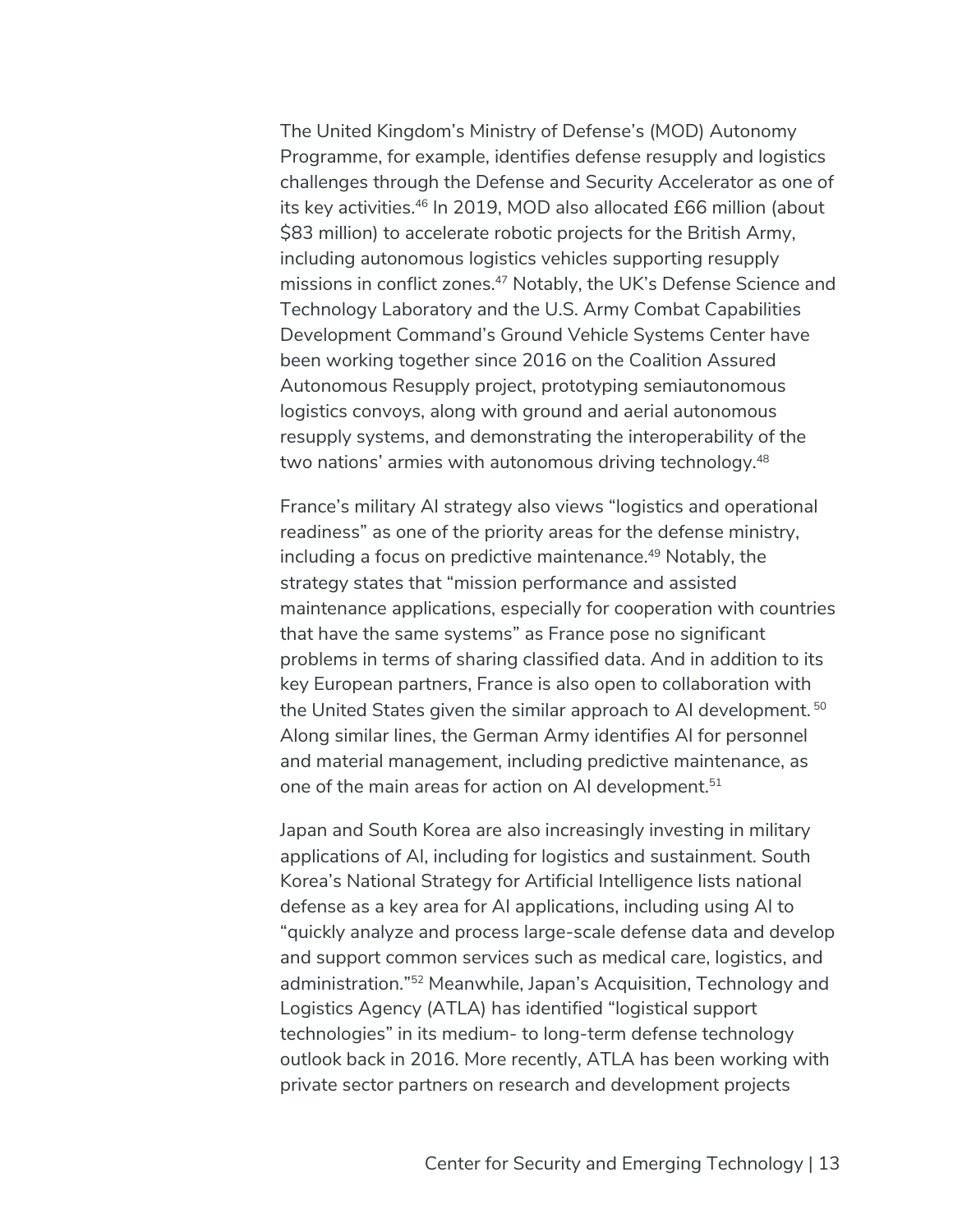applying AI for defense logistics and "streamlining system maintenance work."53

Efforts to advance collaboration on AI-enabled military logistics and sustainment will likely face some resistance. The aforementioned challenges related to data privacy are not merely technical in nature, but deeply political as well. Some European policymakers are pushing toward data sovereignty and less dependency on U.S. technology. Others are doubting whether the United States is willing to advance meaningful regulations over digital technologies and safeguards for data privacy.<sup>54</sup> The question of a forum for collaboration remains a politically sensitive topic as well, even more so now in the aftermath of Brexit.<sup>55</sup>

These challenges notwithstanding, the United States and its allies have shared interests and common policy objectives in ensuring the safe and responsible use of AI in alignment with democratic norms and principles. And with allies like the United Kingdom, France, Germany, South Korea, and Japan already promoting initiatives to leverage AI for military logistics and sustainment, this seems like a politically pragmatic area for collaboration.

#### *Strategically critical*

*The strategic environment in Europe and the Asia-Pacific region heightens the importance of coordinating national and multinational logistics, while collaboration on AI-enabled logistics can provide an operational advantage in multinational operations.*

The U.S. military is a global force that must remain ahead of competitors and adversaries and be prepared for a broad range of contingencies and missions. Yet in multinational operations, the gap in military and technological capabilities between the United States and its allies and partners, and more specifically, significant discrepancies in allies' logistic capabilities, can negatively impact survivability, interoperability, cohesion, and ultimately, mission success. Thus, for the United States and its allies, collaboration on logistics and sustainment in general, and on AI-enabled logistics and sustainment in particular, is important for several operational and strategic reasons.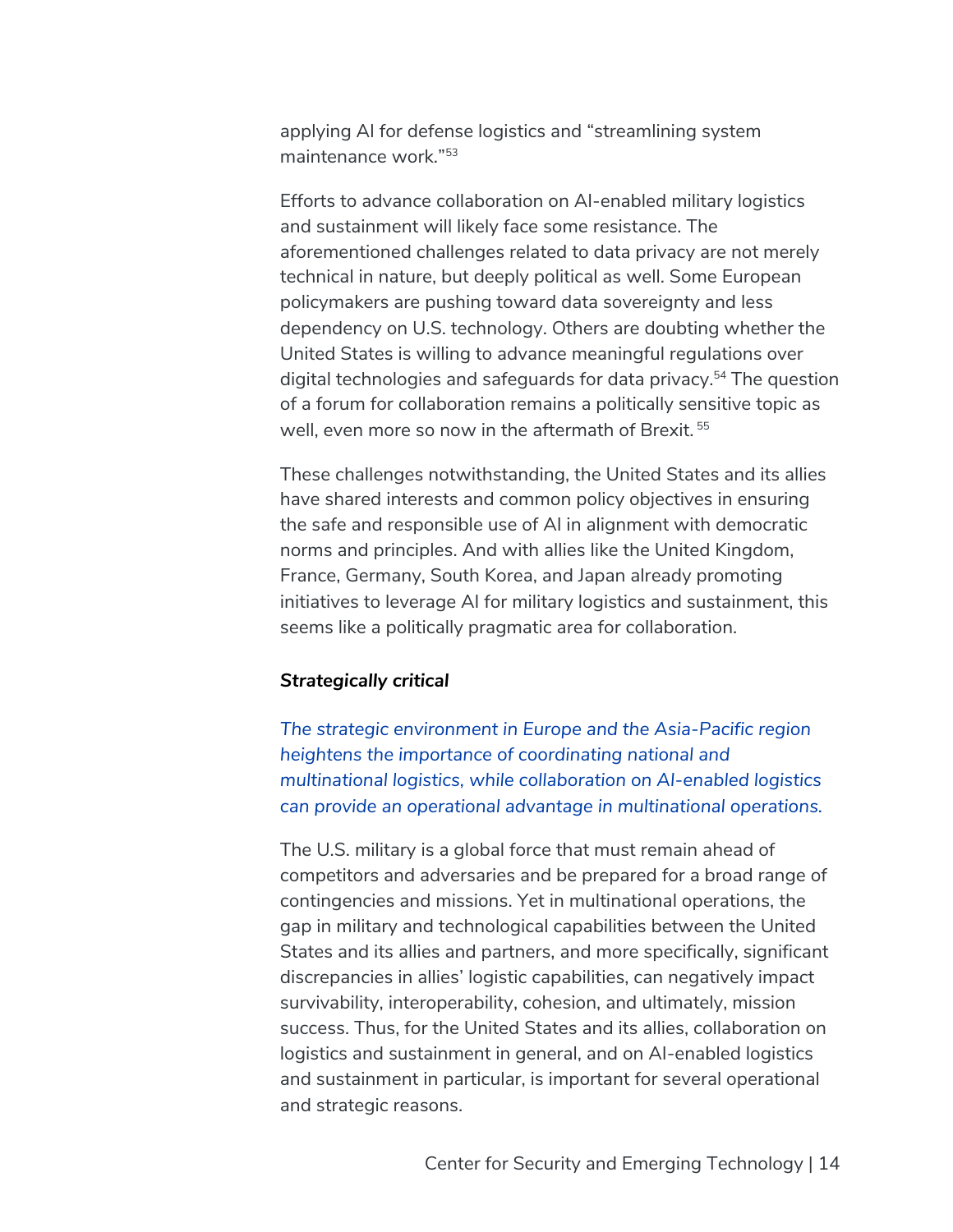Operationally speaking, logistic support during multinational military operations differs from unilateral operations. Nations have different national and military objectives, cultures, capabilities, and approaches to logistic support and functions. These differences impact how the United States military organizes, prepares, and eventually executes logistic support during multinational operations.56 Moreover, in multinational operations, nations share a collective responsibility for logistics in support of the mission. Thus, the logistic capabilities of each allied nation affect not only their ability to support their own forces but the operational-level support capabilities of the coalition as a whole.<sup>57</sup>

On a strategic level, the global threat landscape and U.S. security posture in Europe and the Asia-Pacific region elevate the significance of joint, streamlined logistics and comparable military endurance capabilities between the United States and its allies. In Europe, on NATO's eastern flank, the Baltic states of Estonia and Latvia, (as well as potentially Lithuania) could be overrun by Russia's superior military forces in a matter of days.<sup>58</sup> Thus, in the event of a major conflict in the Baltic states, NATO would have to move thousands of troops and heavy military equipment from across Europe as well as from the United States very rapidly and efficiently to counter Russian aggression. Sound logistics—from the coordination and transfer of military cargo ships and private merchant vessels to the surge and movement of military equipment and supplies along Europe's roads, rivers, and incompatible rail infrastructure—would prove essential to success. 59

Preventing China from becoming a regional hegemon in East Asia and strengthening the U.S.-led security architecture in the western Pacific is high on the list of U.S. strategic interests. Yet the U.S. military has no local shore bases from which to project power in the region, and its dependence on more distant bases in Guam, Japan, and South Korea, presents significant operational limitations. Moreover, U.S. air bases, aircraft carriers, surface vessels, ports, airfields, and logistics systems—those already in the region and those surge forces moving into the theater in the event of a crisis or a conflict—are currently vulnerable to Chinese air and missile attacks and cyberattacks.<sup>60</sup>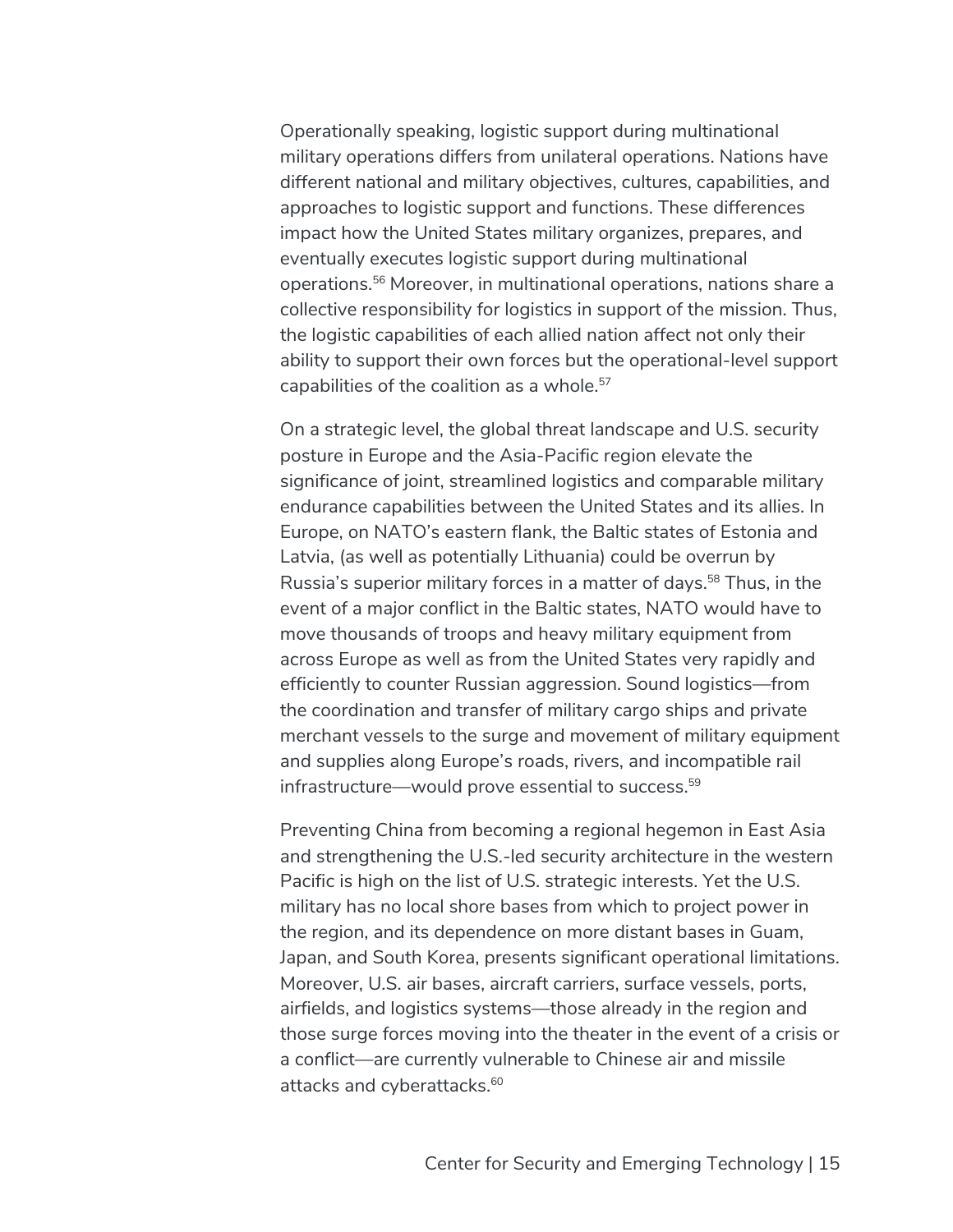U.S. national security experts are well aware of these challenges and recognize the need to work with allies to protect shared security interests in these strategically important regions. For instance, the NSCAI's interim report recommends assisting NATO in its adoption of AI and negotiating formal AI cooperation agreements with allies and partners like Australia, India, Japan, New Zealand, South Korea, and Vietnam.<sup>61</sup> Moreover, the report explicitly recommends that U.S. alliances, primarily NATO, "explore pilot projects in low-risk areas such as for enterprise AI applications (logistics and sustainment) to derive lessons that would support broader application of AI systems for alliance efforts."62

Along similar lines, in their assessment of U.S. competitiveness in the Indo-Pacific region, the Center for a New American Security recommends integrating logistics and sustainment considerations into the U.S. military strategy and operational concept development for China in order to ensure that the United States is able to project and sustain combat power in the Indo-Pacific region. <sup>63</sup> These efforts, however, could be strengthened by paying closer attention to the role AI/ML technologies could have in enabling more responsive logistics systems as well as in building the capacity of key partners in the region.

Certainly, when it comes to international collaboration in general, or collaborative AI projects related to military logistics and sustainment more specifically, disagreements and complications are inevitable. The past four years have seen more friction between NATO member states as well as between the United States and NATO. Rebuilding U.S. alliances is high on the Biden administration's agenda. But restoring trust and good collaborative relationships takes time, effort, and resources. Moreover, NATO member states have very different military and technological capabilities which makes it difficult to implement alliance-wide initiatives. And while confronting China's assertiveness is a top priority for the United States, many of the United States' European and Asia-Pacific allies have economic and technological relationships with China. Their objectives vis-à-vis China on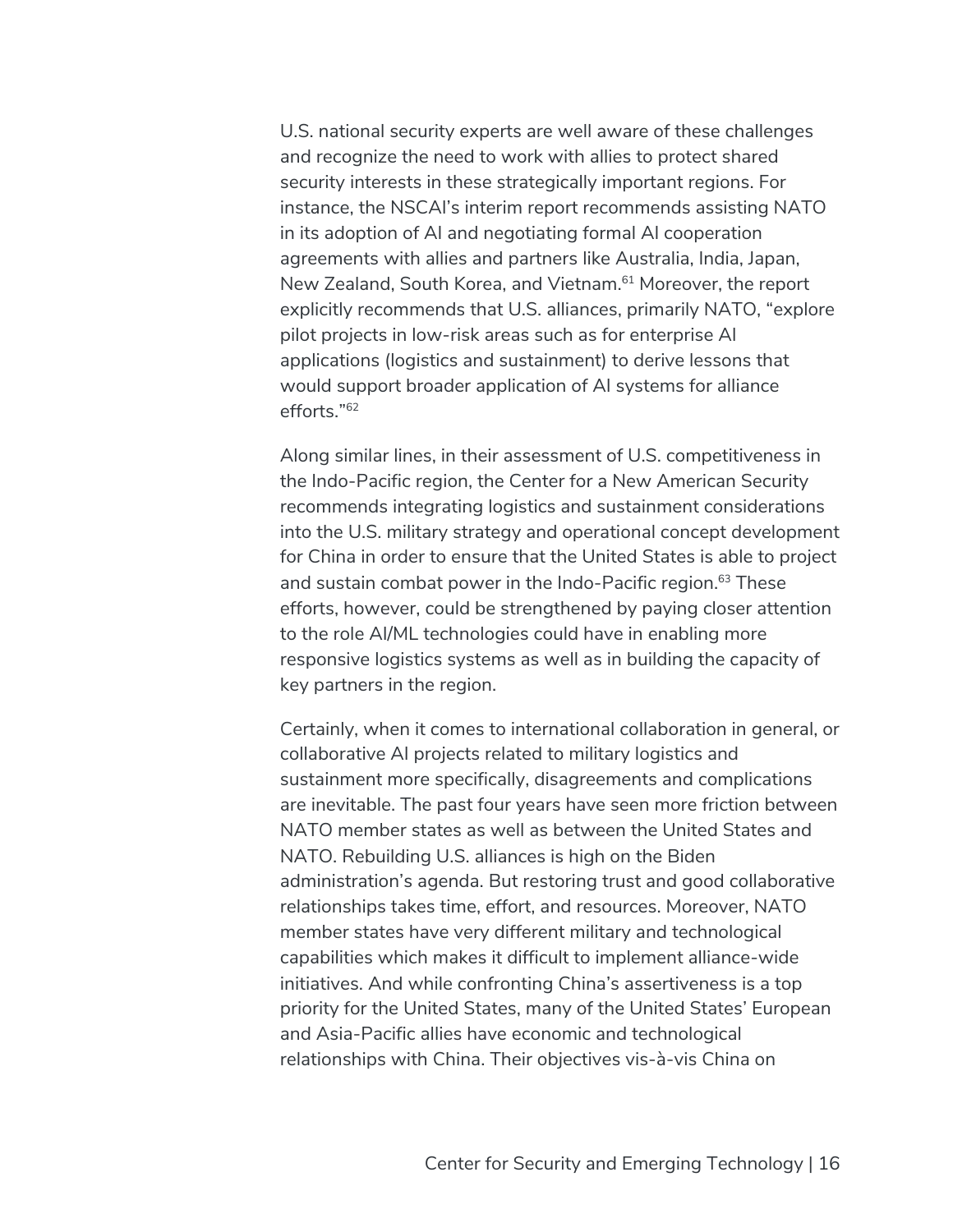questions of geopolitics and technology are not necessarily aligned with those of the United States.

Nevertheless, the strategic and operational arguments in favor of working together on AI-enabled logistics and sustainment are quite powerful. Coordination on AI embedded in logistic systems can make for more efficient and streamlined movement of personnel and equipment, enable interoperability between systems and forces, and expedite the provision of medical services. Such improvements directly contribute to the readiness and endurance of allied military forces and their ability to deter and defeat adversaries if conflict erupts.

### Pathways to Collaboration

The United States and its allies face powerful technical, political, and strategic reasons to pursue and deepen collaboration on AI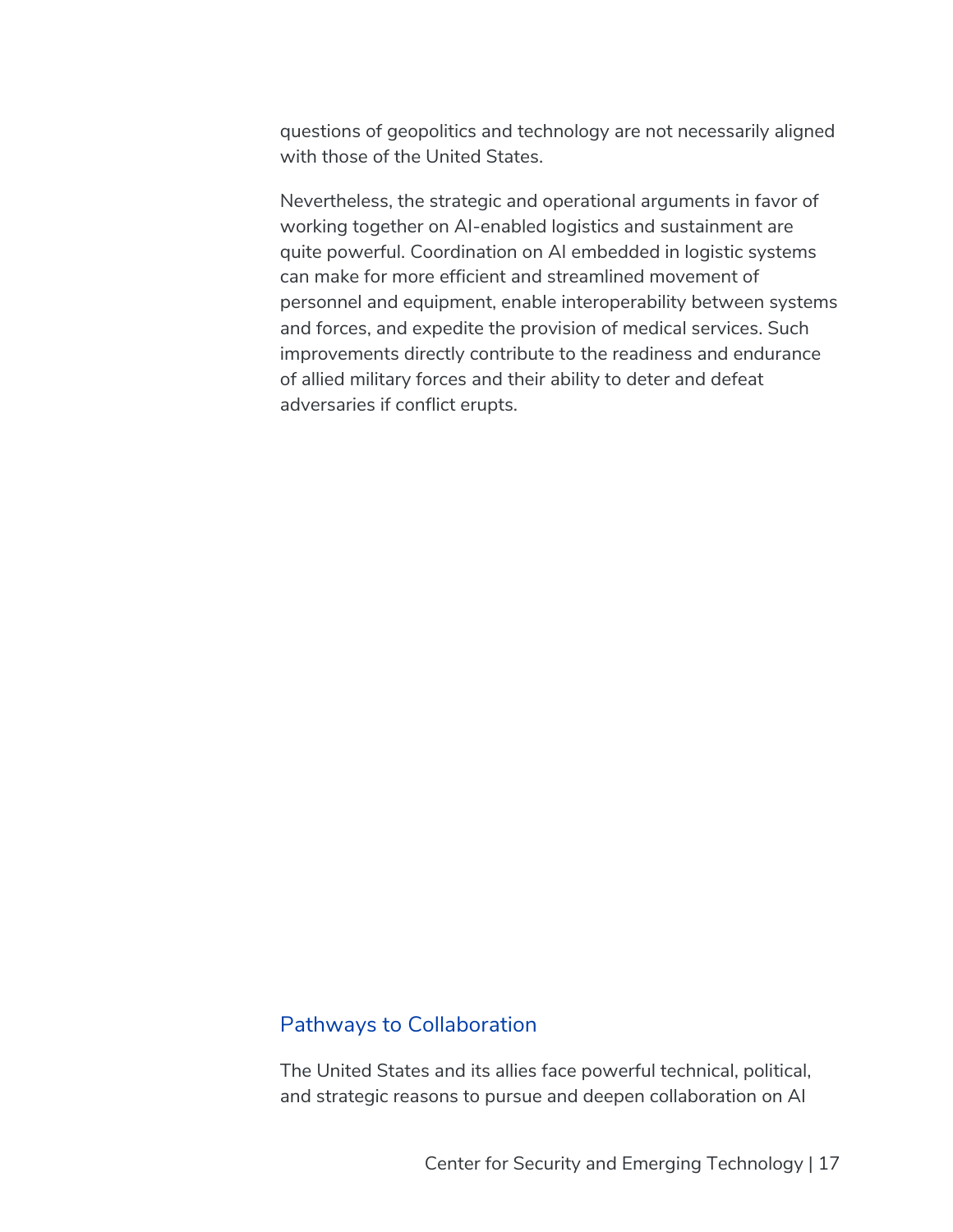applications for logistics and sustainment. Whether working within existing frameworks or building new partnerships, there are multiple pathways for collaboration. The final NSCAI report, for example, offers a comprehensive list of ongoing multilateral efforts on AI and associated technologies as well as security alliances and partnerships, some of which could serve as a forum for allies to work together on AI-enabled logistics.<sup>64</sup> Below, we recommend four options for allies to explore depending on their interests and capabilities.

1. The United States and its allies should establish joint standards and protocols for the safe and secure sharing, pooling, and storage of nonsensitive datasets relevant to AI applications for logistics and sustainment.

Data relevant to AI-enabled logistics and sustainment includes data on licensing, maintenance personnel, and repair schedules for predictive maintenance; video and navigation data from ground and aerial semiautonomous and autonomous resupply systems and convoys; data supporting maritime awareness and global shipping, and many other tasks and functions.

Considering that data is the foundation of AI/ML-based applications, the United States and its allies will have to agree on standards regulating data sharing, storage, and analysis to ensure privacy, fairness, security, and respect for civil liberties. Identifying the governmental body to lead standardization efforts is a key step. Within the Department of Defense, for example, the responsibility for "the use and implementation of standardization" rests with the Defense Standardization Program Office International Standardization Program.<sup>65</sup> Another option is to build on the NSCAI recommendation that the U.S. National Institute of Standards and Technology lead efforts to "promote international standardization in areas that further U.S. and allies' national security and defense interests in the appropriate and responsible use of AI."<sup>66</sup> Allies will also need to decide on the scope of such standardization efforts. One pathway for alliance-wide collaboration is through NATO standardization agreements that facilitate interoperability, in part by ensuring the commonality of doctrine, procedures or equipment used and compatibility between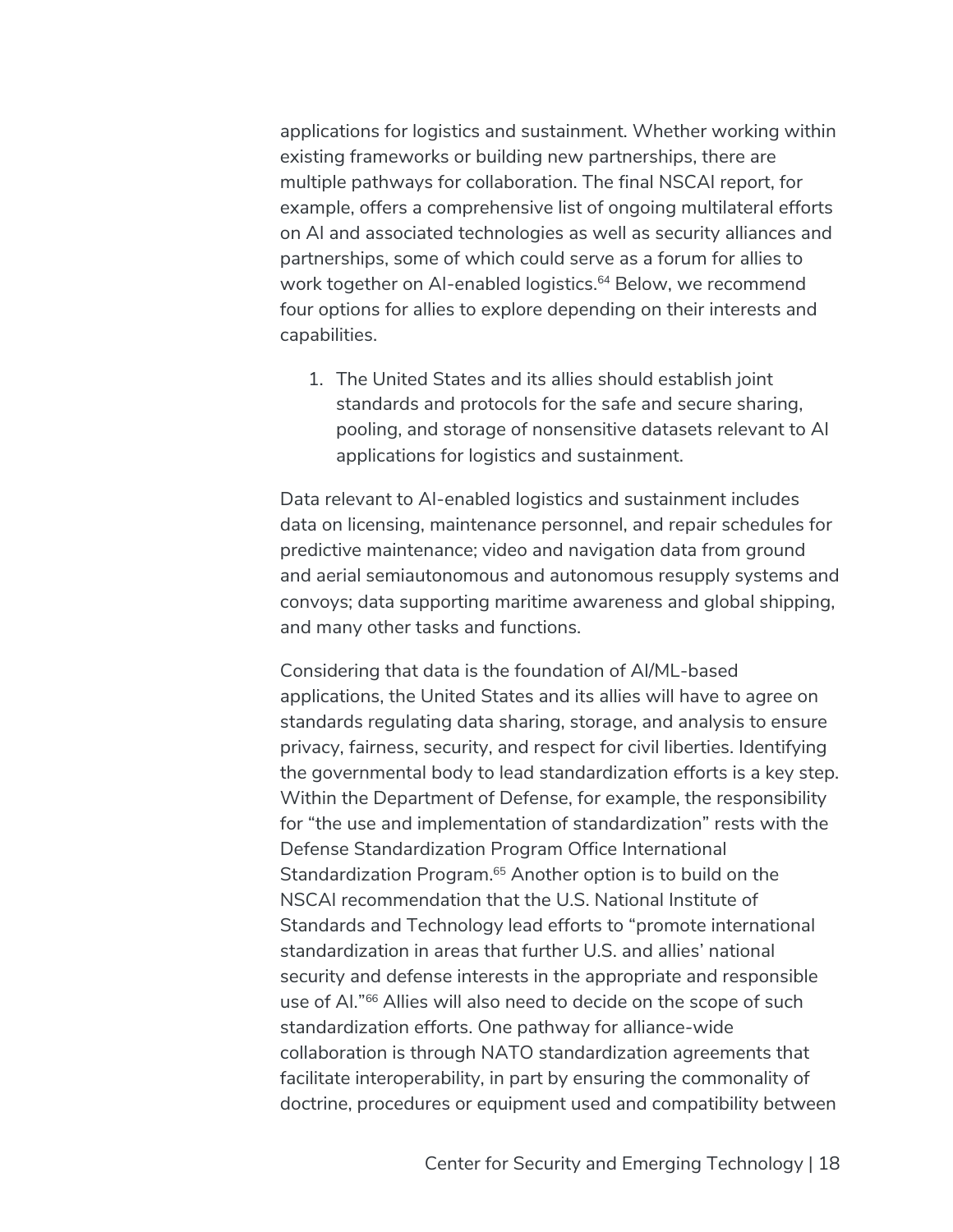allies' products, processes, and services.<sup>67</sup> That said, the lead body and institutional configuration for standardization efforts and data partnerships related to AI-enabled logistics and sustainment can and should vary depending on allies' needs, interests, and capabilities.

2. The United States and its allies should collaborate on R&D initiatives related to AI for logistics and sustainment.

When taken together, the R&D spending of the United States and just six like-minded nations—France, Germany, India, Japan, South Korea, and the United Kingdom—account for more than 50 percent of global R&D investment.<sup>68</sup> This is a massive capacity for innovation. And when coupled with the shared interest in AI solutions for logistics and sustainment, there are many opportunities for collaborative R&D projects related to these technologies.

One option is to add joint research and development initiatives related to AI for logistics and sustainment to the agenda of earlystage collaborative efforts like the JAIC's AI Partnership for Defense. Future meetings coordinated by this partnership could serve as a launchpad for R&D projects that include any number of the interested member states. Another option is to expand existing bilateral and multilateral R&D collaborations to include projects related to AI applications for logistics and sustainment. The Technical Cooperation Program, for example, is a collaboration forum for defense research and development activities among Australia, Canada, New Zealand, the United Kingdom, and the United States.69

3. The United States and its allies should promote multinational private-public partnerships to advance research, development, procurement and fielding of AIenabled logistics and sustainment technologies.

The United States and its allies are home to many small, midsized, and large-scale private companies with international presence and expertise in AI solutions for financial and business processes, healthcare, autonomous vehicle technology, maintenance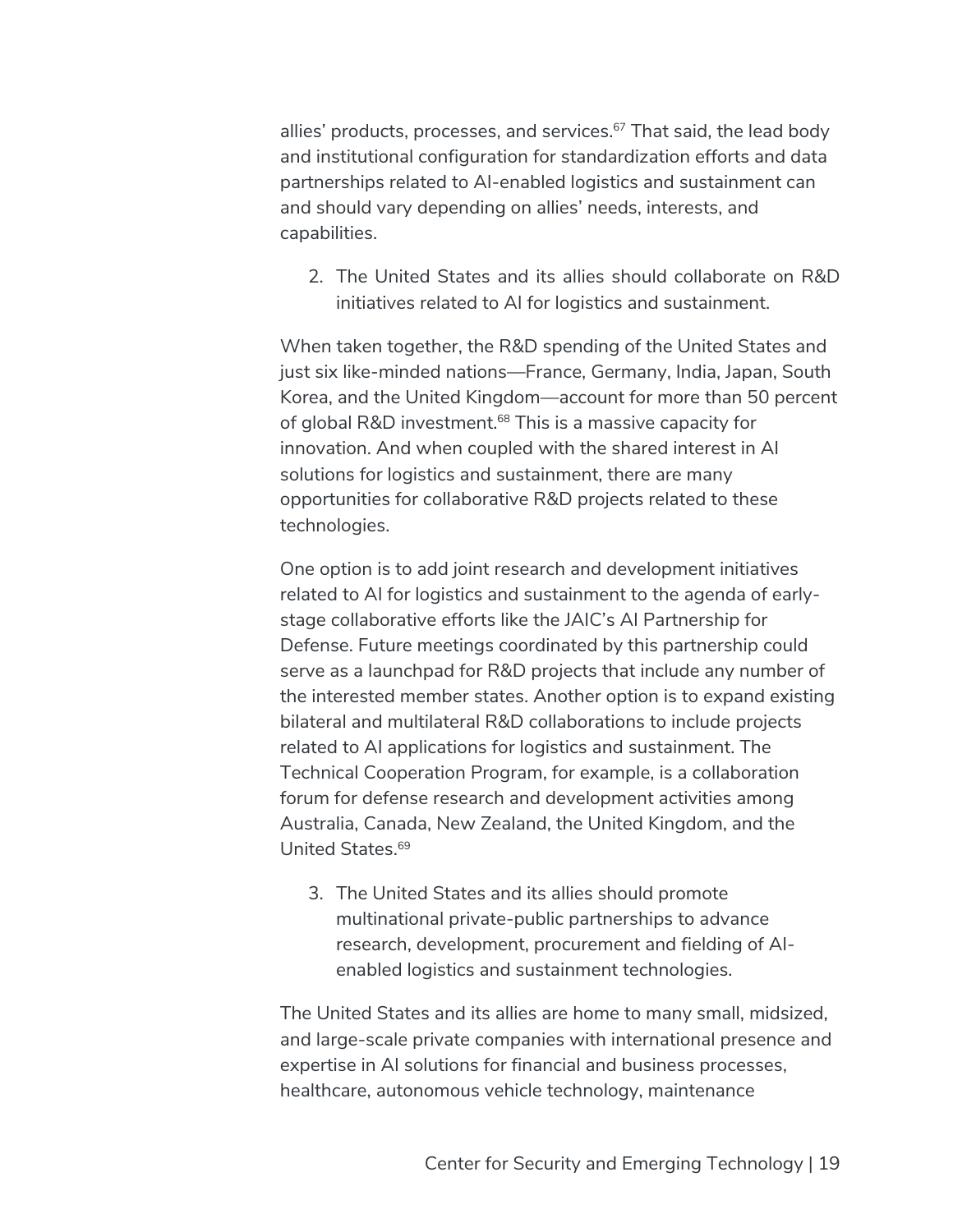management, and other areas relevant to logistics and sustainment. Private companies are at the forefront of innovation in AI, and there are great opportunities to leverage their expertise and commercial interests in defense to establish new and strengthen existing multinational private-public partnerships with a focus on AI applications for logistics and sustainment.

The United States could work with allies on a bilateral basis; for example, building on Germany or South Korea's competitive edge in autonomous vehicles technology to explore opportunities for public-private partnership for innovation in autonomous resupply technologies. There is also the option of working with and through regional bodies like the EU to support existing initiatives and public-private partnerships located in allied countries. <sup>70</sup> Another pathway suggested by experts at the Center for a New American Security in their report on building an alliance innovation base is to "launch a cross-national platform to build new companies" focused on national security technologies.<sup>71</sup>

4. The United States and its allies should include AI-enabled logistics and sustainment technologies and capabilities in joint military exercises.

As AI-enabled technologies become more commonplace, it is vital to include them in joint multinational military exercises.<sup>72</sup> From simulations and computer assisted command post exercises to major field exercises that include combined arms live-fire maneuvers integrating air, naval, marine, land, and cyber forces as well as civilian elements, multinational military exercises help forge personal and professional partnerships between allies, ensure doctrinal and technical interoperability, and strengthen readiness.73 Multinational logistic support is different from unilateral logistic support. Thus, if allies expect to use AI-enabled logistic and sustainment technologies in multinational missions, they would benefit from experimenting and training to do so together.

Incorporating AI-enabled technologies into joint military exercises will allow allies to test and assess the technologies' performance and viability in uncontrolled and dynamic environments conditions in which AI systems are known to be brittle and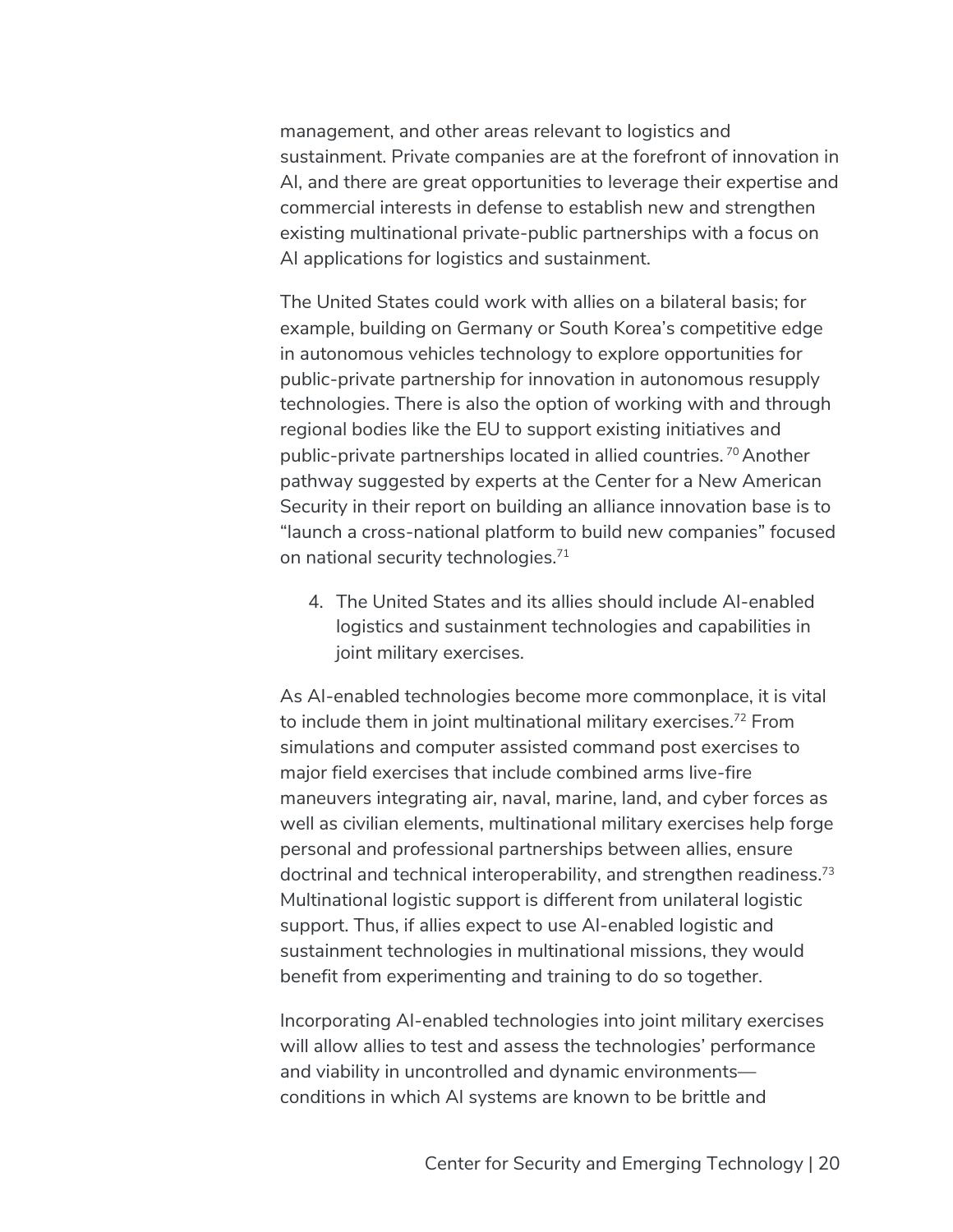vulnerable to adversarial attacks. Utilizing AI-enabled logistical elements and functions in joint exercises can also help allied militaries collect feedback from users and assess compatibility between the new technologies and existing concepts of operations, tactics, techniques, and procedures. User feedback can serve to improve the technology, while lessons learned about the ways in which new technologies fit with operational doctrine can inform necessary adjustments, ultimately, strengthening interoperability and readiness.

Moreover, including AI-enabled logistics and sustainment technologies and capabilities in military exercises can help build trust between human operators and intelligent technologies. The issue of trust in human-machine teaming is particularly consequential in the context of multinational coalition because people from different countries can differ in their attitudes toward technology which in turn could affect interoperability, military effectiveness, and mission success as a whole.74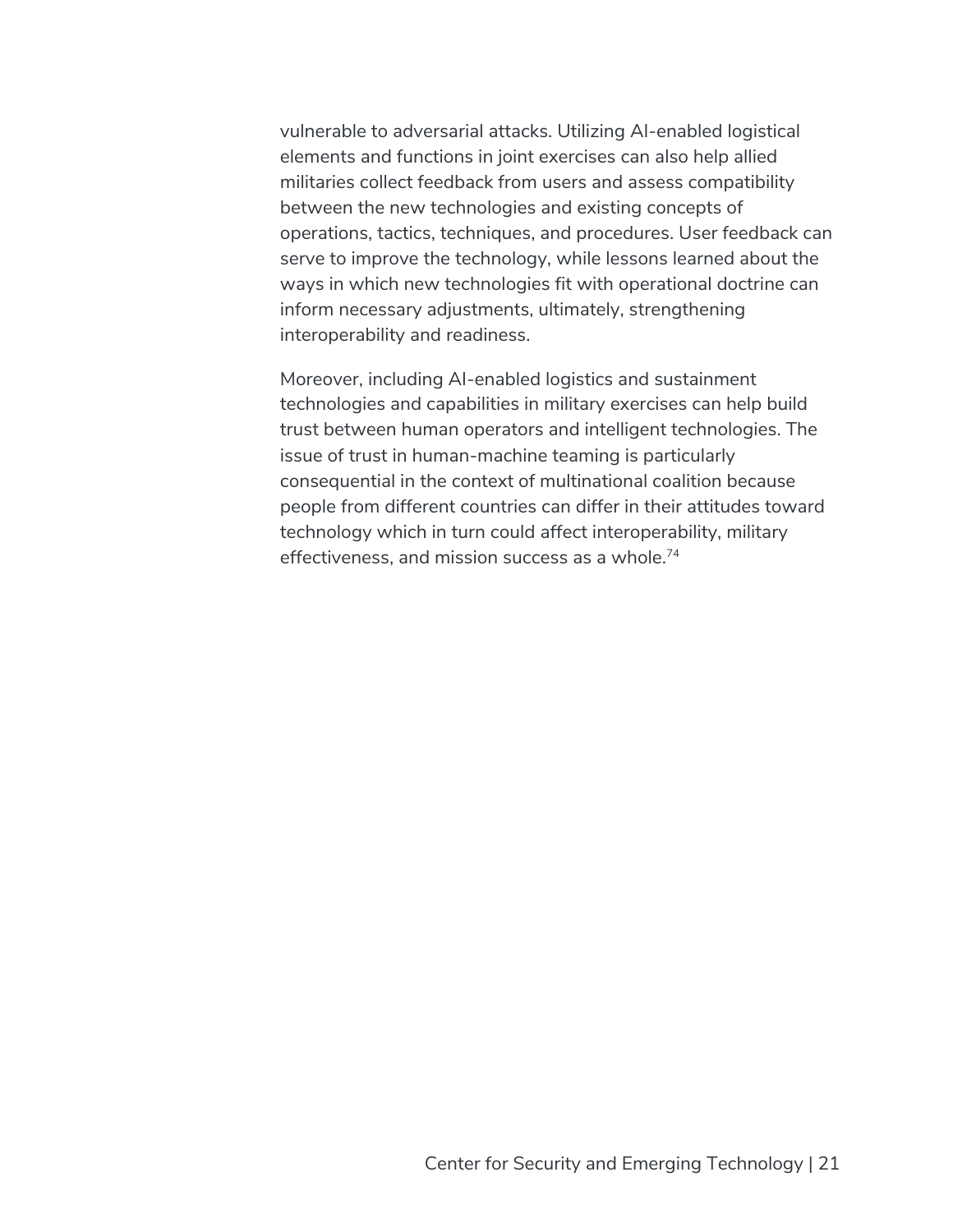## **Conclusion**

The idea of an international technology alliance grounded in a shared set of democratic ideals and ethical standards for the development and use of emerging technologies is gaining ground in the United States and among its allies and partners.<sup>75</sup> Yet as the strategic competition between the United States and China intensifies, the United States may charge ahead in integrating AI into its military systems while allies trail behind. The growing gap in military and technological capabilities, in turn, could undermine interoperability and threaten the long-term viability of multinational coalitions like NATO and other key U.S. alliances.

While there are notable technical, bureaucratic, and political barriers to multinational cooperation in AI, especially for military purposes, AI applications for logistics and sustainment represent both a promising and critical area for collaboration between the United States and its allies. There are many ways allies can work together in this space, including by developing joint standards for data sharing, investing in collaborative R&D programs, advancing multinational public-private partnerships, and integrating AIenabled logistics and sustainment technologies into joint military exercises.

Depending on allies' interests and capabilities, these efforts can take place within existing alliances, on a bilateral basis, or through a new and separate consortium dedicated specifically to cooperation on AI-enabled logistics and sustainment technologies. Working together with allies on this set of AI technologies will help advance shared security interests, promote interoperability, and ultimately, pave the path toward the ethical and responsible use of AI in military systems and missions.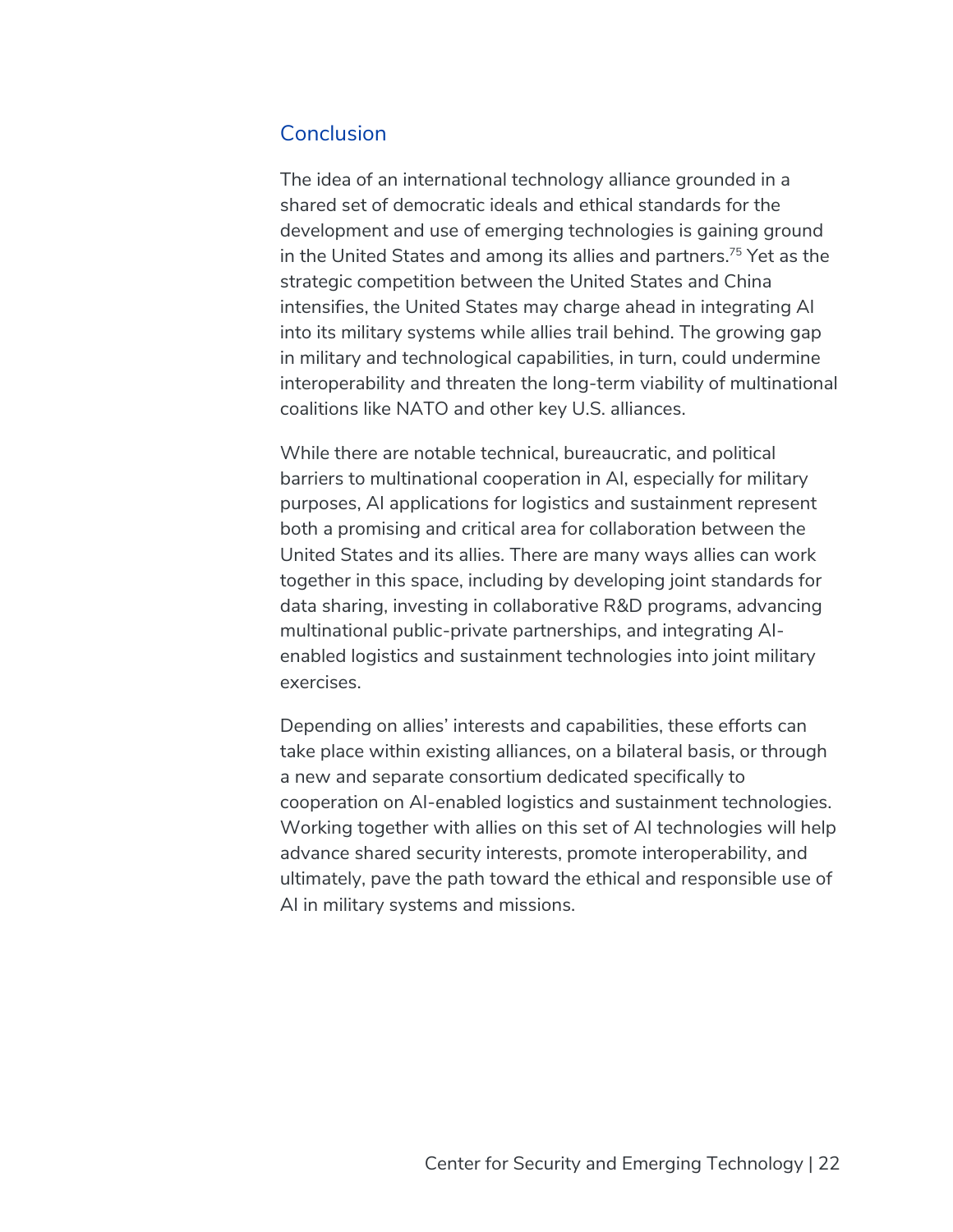## Authors

Margarita Konaev is a research fellow with CSET, where Husanjot Chahal is a research analyst.

# Acknowledgments

We are grateful for the feedback and insights of our CSET colleagues, Igor Mikolic-Torreira and Andrew Imbrie. Special thanks to Gregory C. Allen from the Joint Artificial Intelligence Center and Ulrike Esther Franke of the European Council on Foreign Relations for their thoughtful reviews of this report. We are also thankful to Matt Mahoney for fact-checking, and to Lynne Weil and the CSET external affairs team for editorial support.



© 2021 by the Center for Security and Emerging Technology. This work is licensed under a Creative Commons Attribution-Non Commercial 4.0 International License.

To view a copy of this license, visit https://creativecommons.org/licenses/by-nc/4.0/

Document Identifier: doi: 10.51593/202000052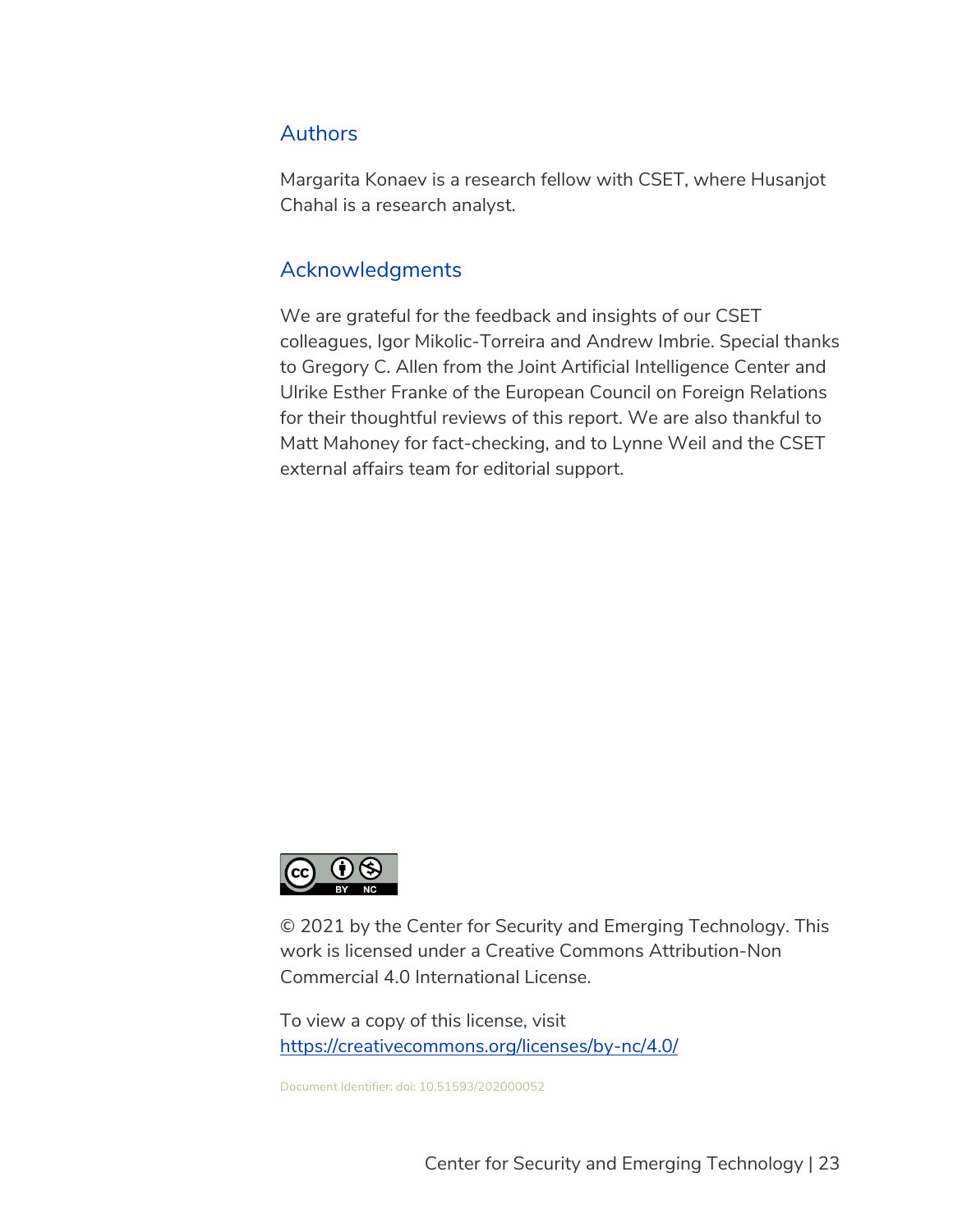#### **Endnotes**

<sup>1</sup> National Security Commission on Artificial Intelligence, *Final Report,*  (Washington, D.C.: March 2021), 78, 82, https://www.nscai.gov/wpcontent/uploads/2021/03/Full-Report-Digital-1.pdf.

<sup>2</sup> U.S. Department of Defense, *Summary of the 2018 Department of Defense Artificial Intelligence Strategy: Harnessing AI to Advance Our Security and Prosperity* (Washington, D.C.: Department of Defense, 2018), https://media.defense.gov/2019/Feb/12/2002088963/-1/-1/1/SUMMARY-OF-DOD-AI-STRATEGY.PDF.

<sup>3</sup> Launched in September 2020, the AI Partnership for Defense includes representatives from the U.S. and 12 partner nations: Australia, Canada, Denmark, Estonia, Finland, France, Israel, Japan, Norway, Republic of Korea, Sweden, and the United Kingdom. "Joint Statement," AI Partnership for Defense, September 15-16, 2020, https://www.ai.mil/docs/Al\_PfD\_Joint\_Statement\_09\_16\_20.pdf; Patrick Tucker,

"France, Israel, S. Korea, Japan, Others Join Pentagon's AI Partnership," *Defense One*, September 16, 2020,

https://www.defenseone.com/technology/2020/09/france-israel-s-korea-japanothers-join-pentagons-ai-partnership/168533/.

<sup>4</sup> Andrew Imbrie, Ryan Fedasiuk, Catherine Aiken, Tarun Chhabra, and Husanjot Chahal, "Agile Alliances: How the United States and its Allies Can Deliver a Democratic Way of AI" (Center for Security and Emerging Technology, February 2020), 22, https://cset.georgetown.edu/wp-content/uploads/CSET-Agile-Alliances.pdf.

<sup>5</sup> North Atlantic Treaty Organization, "Cooperation on Artificial Intelligence will boost security and prosperity on both sides of the Atlantic, NATO Deputy Secretary General says," NATO, October 28, 2020, https://www.nato.int/cps/en/natohq/news\_179231.htm; For a comprehensive report on NATO and AI, see Andrea Gilli, "'NATO-Mation': Strategies for Leading in the Age of Artificial Intelligence" (NATO Defense College, December 2020), https://www.ndc.nato.int/news/news.php?icode=1514.

<sup>6</sup> National Security Commission on Artificial Intelligence, *Final Report;* National Security Commission on Artificial Intelligence, *Interim Report and Third Quarter Recommendations* (Washington, D.C.: October 2020), https://www.nscai.gov/wp-content/uploads/2021/01/NSCAI-Interim-Reportand-Third-Quarter-Recommendations.pdf.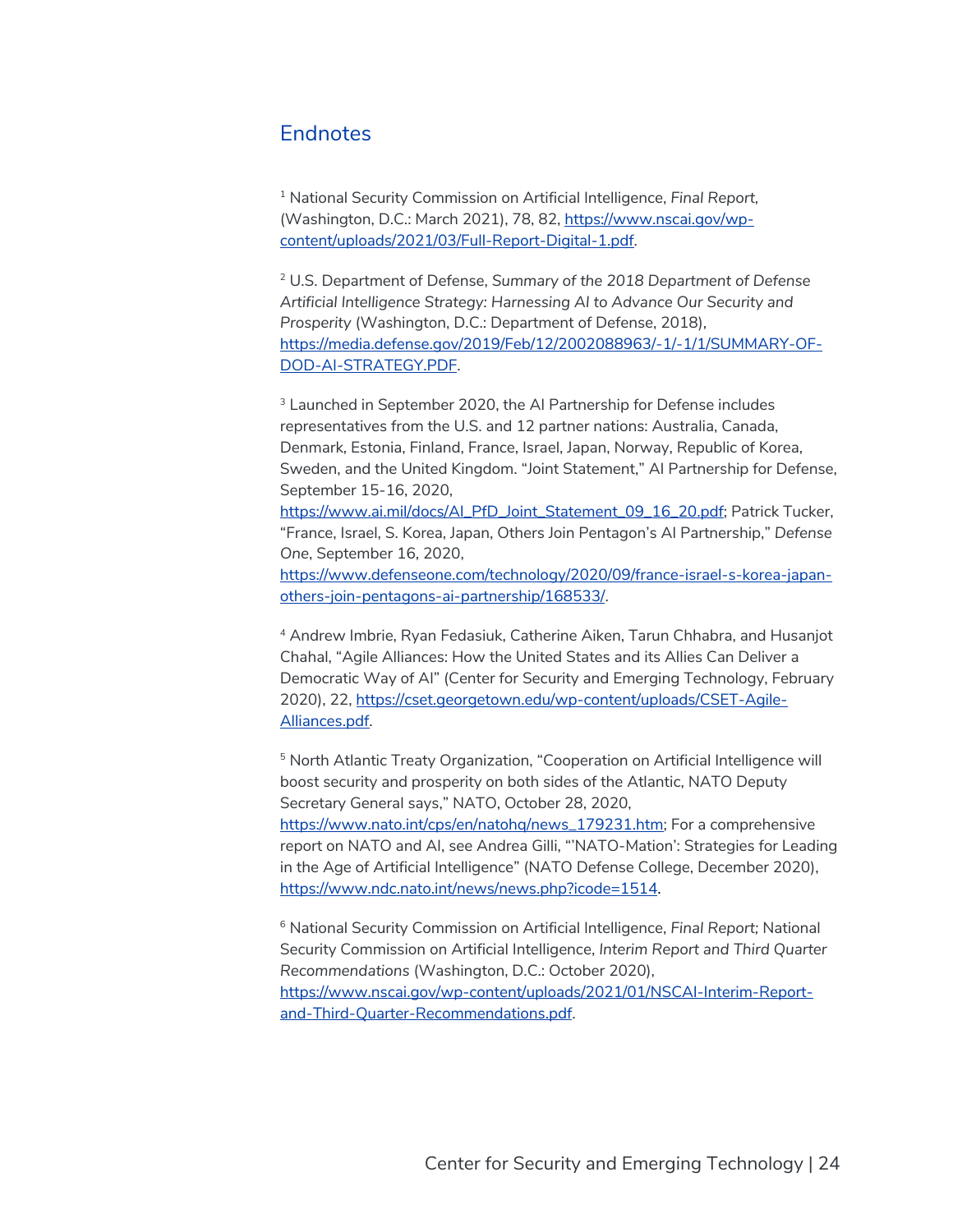<sup>7</sup> For more on NATO and AI, see Martin Dufour, "Will artificial intelligence challenge NATO interoperability?," *NATO Defense College Policy Brief*, No. 6, December 2018, http://www.ndc.nato.int/news/news.php?icode=1239.

<sup>8</sup> National Security Commission on Artificial Intelligence, *Interim Report* (Washington, D.C.: November 2019), 45–46, https://www.nscai.gov/wpcontent/uploads/2021/01/NSCAI-Interim-Report-for-Congress\_201911.pdf.

9 "States Calling for a Treaty to Ban and Restrict Killer Robots" (Campaign to Stop Killer Robots, October 26, 2020), https://www.stopkillerrobots.org/wpcontent/uploads/2020/05/KRC\_CountryViews\_26Oct2020.pdf.

<sup>10</sup> "States Calling for a Treaty to Ban and Restrict Killer Robots."

<sup>11</sup> Library of Congress, "Regulation of Artificial Intelligence: Europe and Central Asia," accessed February 9, 2021, https://www.loc.gov/law/help/artificialintelligence/europe-asia.php#skip\_menu.

<sup>12</sup> European Parliament, *Artificial intelligence: questions of interpretation and application of international law in so far as the EU is affected in the areas of civil and military uses and of state authority outside the scope of criminal justice* (Brussels: European Union, January 2021), https://www.europarl.europa.eu/doceo/document/TA-9-2021-0009\_EN.html.

 $13$  Of the 28 surveyed countries, the only one where the majority of respondents did not oppose the use of lethal autonomous weapons was India. "Global Survey Highlights Continued Opposition to Fully Autonomous Weapons," Ipsos, February 2, 2021, https://www.ipsos.com/en-us/global-survey-highlightscontinued-opposition-fully-autonomous-weapons.

<sup>14</sup> Forrest E. Morgan, Benjamin Boudreaux, Andrew J. Lohn, Mark Ashby, Christian Curriden, Kelly Klima, Derek Grossman, "Military Applications of Artificial Intelligence" (RAND Corporation, 2020), 103, https://www.rand.org/pubs/research\_reports/RR3139-1.html.

<sup>15</sup> Scott Shane and Daisuke Wakabayashi, "The Business of War': Google Employees Protest Work for the Pentagon," *The New York Times*, April 4, 2018, https://www.nytimes.com/2018/04/04/technology/google-letter-ceopentagon-project.html.

<sup>16</sup> Notably, the boycott itself ended a week later after KAIST president clarified that "KAIST does not have any intention to engage in the development of lethal autonomous weapons systems or killer robots." Byron Connolly, "Killer robot boycott ends," CIO, April 10, 2018,

http://www2.cio.com.au/article/635930/killer-robot-boycott-ends/; Andrea Shalal, "Researchers to boycott South Korea university over AI weapons work," Reuters, April 4, 2018, https://www.reuters.com/article/us-tech-korea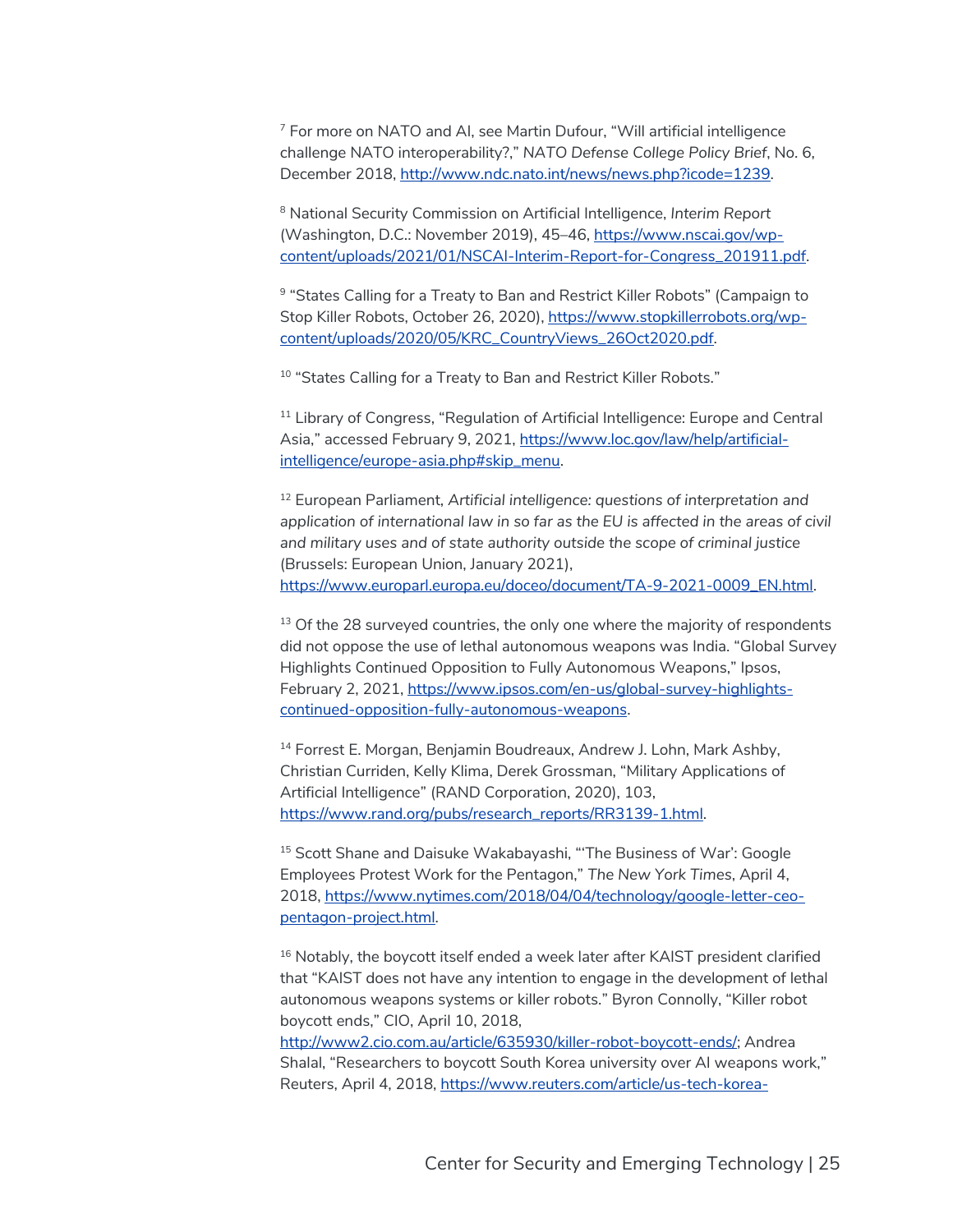boycott/researchers-to-boycott-south-korean-university-over-ai-weaponswork-idUSKCN1HB392.

<sup>17</sup> We are grateful to Ulrike Franke for this observation. Ulrike Franke, "Artificial divide: How Europe and America could clash over AI" (European Council on Foreign Relations, January 20, 2021), https://ecfr.eu/publication/artificial-dividehow-europe-and-america-could-clash-over-ai/; Carla Hobbs, ed., "Europe's digital sovereignty: From rulemaker to superpower in the age of US-China rivalry" (European Council on Foreign Relations, July 30, 2020), https://ecfr.eu/publication/europe\_digital\_sovereignty\_rulemaker\_superpower\_a ge\_us\_china\_rivalry/#Introduction:\_Europe%E2%80%99s\_digital\_sovereignty.

<sup>18</sup> Hobbs, "Europe's digital sovereignty."

<sup>19</sup> Cedric Villani, "For a Meaningful Artificial Intelligence," AI for Humanity, 2018, https://www.aiforhumanity.fr/pdfs/MissionVillani\_Report\_ENG-VF.pdf.

<sup>20</sup> While the GDPR came into force in 2018, it was the 2020 Court of Justice of the European Union decision in Schrems II rendering the EU-U.S. Privacy Shield invalid and closing off key mechanisms for transferring personal data from the EU to the U.S. that arguably has had the most consequential impact on trade and the development of emerging technologies. Joshua P. Meltzer, "The Court of Justice of the European Union in Schrems II: The impact of GDPR on data flows and national security" (Brookings Institution, August 5, 2020), https://www.brookings.edu/research/the-court-of-justice-of-the-europeanunion-in-schrems-ii-the-impact-of-gdpr-on-data-flows-and-national-security/.

<sup>21</sup> National Security Commission on Artificial Intelligence, *First Quarter Recommendations* (Washington, D.C.: March 2020), 64-65, https://www.nscai.gov/wp-content/uploads/2021/01/NSCAI-First-Quarter-Recommendations.pdf.

<sup>22</sup> National Security Commission on Artificial Intelligence, *First Quarter Recommendations,* 64-65.

<sup>23</sup> North Atlantic Treaty Organization, "Cooperation on Artificial Intelligence will boost security and prosperity."

<sup>24</sup> Marej Tonin, *Artificial Intelligence: Implications for NATO's Armed Forces* (Brussels: NATO Parliamentary Assembly, October 2019), https://www.natopa.int/download-file?filename=/sites/default/files/2019- 10/REPORT%20149%20STCTTS%2019%20E%20rev.%201%20fin- %20ARTIFICIAL%20INTELLIGENCE.pdf.

<sup>25</sup> Daniel Kliman, Ben FitzGerald, Kristene Kee, and Joshua Fitt, "Forging an Alliance Innovation Base" (Center for a New American Security, March 2020), 10-11, https://s3.us-east-1.amazonaws.com/files.cnas.org/documents/CNAS-Report-Alliance-Innovation-Base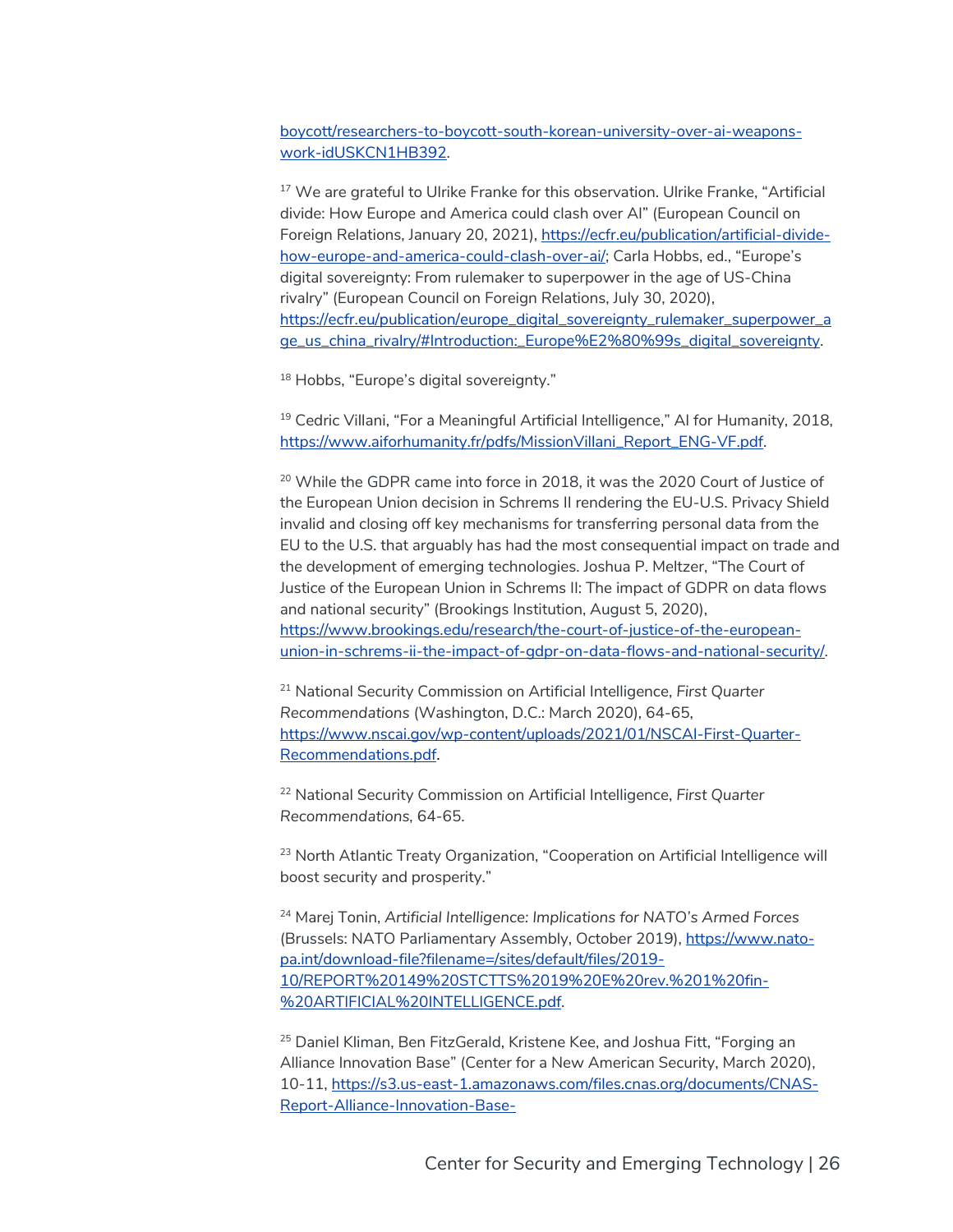Final.pdf?mtime=20200329174909&focal=none; Erik Lin-Greenberg, "Allies and Artificial Intelligence: Obstacles to Operations and Decision-Making," *Texas National Security Review* 3, no. 2 (Spring 2020): 72, https://tnsr.org/2020/03/allies-and-artificial-intelligence-obstacles-tooperations-and-decision-making/.

<sup>26</sup> Lin-Greenberg, "Allies and Artificial Intelligence"; Tianyu Gu, Kang Liu, Brendan Dolan-Gavitt, and Siddharth Garg, "BadNets: Evaluating Backdooring Attacks on Deep Neural Networks," *IEEE* 7 (April 2019): 47230-47244, https://ieeexplore.ieee.org/document/8685687; David J. Miller, Zhen Xiang, and George Kesidis, "Adversarial Learning in Statistical Classification: A Comprehensive Review of Defenses Against Attacks," *arXiv [cs.LG]* (April 12, 2019), arXiv, https://arxiv.org/abs/1904.06292.

<sup>27</sup> "Military Logistics," RAND Corporation, accessed November 2, 2020, https://www.rand.org/topics/military-logistics.html.

<sup>28</sup> U.S. Department of the Army, *ADP 4-0: Sustainment* (Washington, D.C.: Department of Defense, 2019), https://armypubs.army.mil/epubs/DR\_pubs/DR\_a/pdf/web/ARN18450\_ADP%20 4-0%20FINAL%20WEB.pdf.

<sup>29</sup> NATO Standardization Office, *NATO Standard: Allied Joint Doctrine for Logistics* (Brussels: North Atlantic Treaty Organization, December 2018), https://assets.publishing.service.gov.uk/government/uploads/system/uploads/att achment\_data/file/907825/doctrine\_nato\_logistics\_ajp\_4.pdf.

30Martin van Creveld, *Supplying War: Logistics from Wallenstein to Patton* (Cambridge: Cambridge University Press, 1980); Russell Rumbaugh, *Defining Readiness: Background and Issues for Congress* (Washington, D.C.: Congressional Research Service, June 2017), https://fas.org/sgp/crs/natsec/R44867.pdf.

<sup>31</sup> U.S. Department of Defense, *Summary of the 2018 Department of Defense Artificial Intelligence Strategy.*

<sup>32</sup> Joint Artificial Intelligence Center, "Mission Initiatives: Joint Logistics," Department of Defense, https://www.ai.mil/mi\_joint\_logistics.html.

33 U.S. Department of Defense, "About," accessed February 9, 2021, https://www.defense.gov/our-story/.

<sup>34</sup> Sameer Pandey, "Opportunities to use artificial intelligence in Army logistics," U.S. Army, January 22, 2019, https://www.army.mil/article/216389/opportunities\_to\_use\_artificial\_intelligence \_in\_army\_logistics.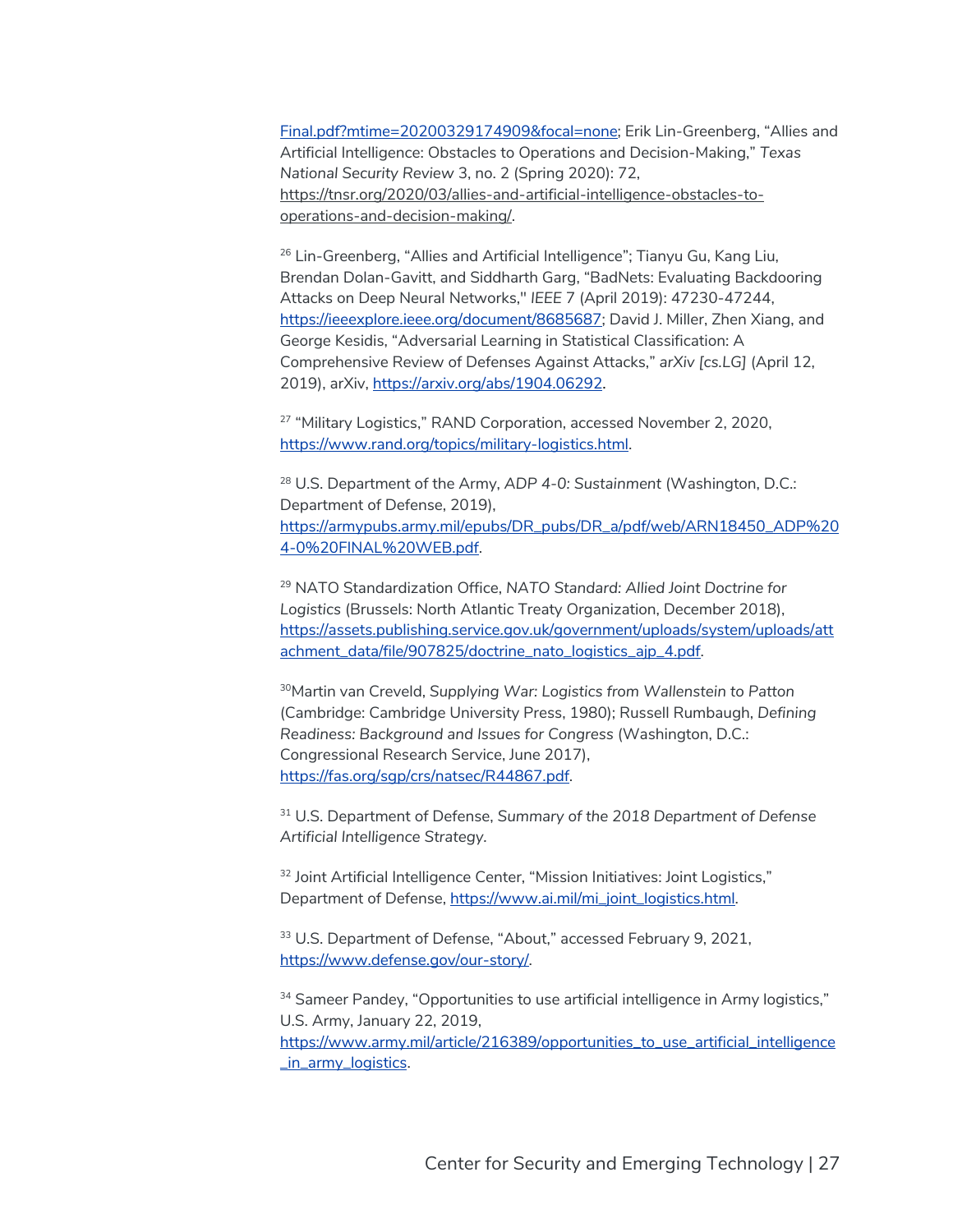<sup>35</sup> Margarita Konaey, Husanjot Chahal, Ryan Fedasiuk, Tina Huang, and Ilya Rahkovsky, "U.S. Military Investments in Autonomy and AI: A Strategic Assessment" (Center for Security and Emerging Technology, October 2020), https://cset.georgetown.edu/wp-content/uploads/U.S.-Military-Investments-in-Autonomy-and-AI\_Strategic-Assessment-1.pdf.

<sup>36</sup> Danielle C. Tarraf, William Shelton, Edward Parker, Brien Alkire, Diana Gehlhaus, Justin Grana, Alexis Levedahl, Jasmine Leveille, Jared Mondschein, and James Ryseff, et al., "The Department of Defense Posture for Artificial Intelligence: Assessment and Recommendations" (RAND Corporation, 2019), 25, https://www.rand.org/pubs/research\_reports/RR4229.html.

<sup>37</sup> Defense Science Board, "Summer Study on Autonomy," (Washington, D.C.: June 2016), 31. https://fas.org/irp/agency/dod/dsb/autonomy-ss.pdf . We are grateful to Ulrike Franke for this observation.

<sup>38</sup> Tonin, *Artificial Intelligence.*

 $39$  We are grateful to Greg Allen for this observation as well as his input about the problems with military data.

<sup>40</sup> Tarraf et al., "The Department of Defense Posture for Artificial Intelligence," xiii.

<sup>41</sup> Robert Eiss, "Confusion over Europe's data-protection law is stalling scientific progress," *Nature,* August 25, 2020, https://www.nature.com/articles/d41586- 020-02454-7.

<sup>42</sup> We are grateful to Andrew Imbrie for this observation. For more on this topic, see Imbrie et al., "Agile Alliances," 21–22.

<sup>43</sup> Lin-Greenberg, "Allies and Artificial Intelligence," 73.

<sup>44</sup> Tarraf et al., "The Department of Defense Posture for Artificial Intelligence," 25.

<sup>45</sup> Lin-Greenberg, "Allies and Artificial Intelligence," 64–65.

<sup>46</sup> Defence Science and Technology Laboratory, "Autonomy Programme," UK Government, January 2018, https://www.gov.uk/guidance/autonomyprogramme.

<sup>47</sup> UK Ministry of Defence and The Rt Hon Gavin Williamson CBE MP, "Army robotics receive £66-million boost," UK Ministry of Defence, March 5, 2019, https://www.gov.uk/government/news/army-robotics-receive-66m-boost; "UK Commits £66m Funding to Boost Military Robotics Projects," *Army Technology*,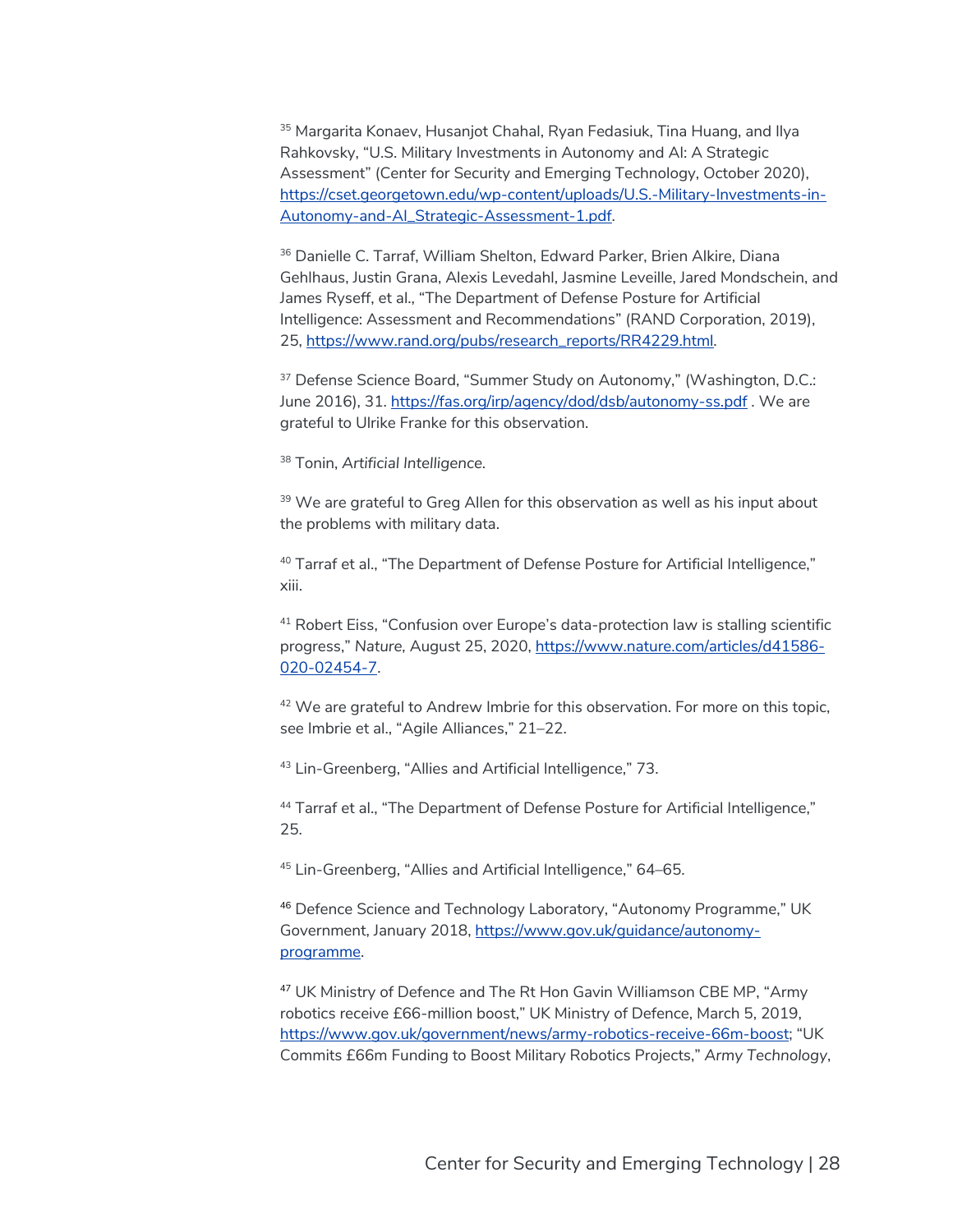March 6, 2019, https://www.army-technology.com/news/uk-funding-militaryrobotic-projects/.

<sup>48</sup> Douglas Halleaux, "U.S., UK coordinate autonomous last-mile resupply," U.S. Army, September 25, 2019, https://www.army.mil/article/227649/us\_uk\_coordinate\_autonomous\_last\_mile\_r esupply; "UK and U.S. experiment with autonomous logistics systems," ADVANCE, September 24, 2019, https://www.adsadvance.co.uk/uk-and-usexperiment-with-autonomous-logistics-systems.html.

<sup>49</sup> Ministère des Armées, *Artificial Intelligence in Support of Defence, Report of the AI Task Force, September 2019* (Paris: Ministère des Armées, 2019), 14.

<sup>50</sup> Ministère des Armées, *Artificial Intelligence in Support of Defence, Report of the AI Task Force,* 14.

<sup>51</sup> German Army Concepts and Capabilities Development Centre, *Artificial Intelligence in Land Forces* (Cologne: Federal Ministry of Defense, 2019), https://www.bundeswehr.de/resource/blob/156026/3f03afe6a20c35d07b0ff56 aa8d04878/download-positionspapier-englische-version-data.pdf.

<sup>52</sup> The Government of the Republic of Korea, *National Strategy for Artificial Intelligence* (Sejong City: Ministry of Science and ICT, Artificial Intelligence Policy Division, December 2019),

https://www.msit.go.kr/SYNAP/skin/doc.html?fn=14acc067ebaf2780a558e249 93a560f0&rs=/SYNAP/sn3hcv/result/

<sup>53</sup> Acquisition, Technology & Logistics Agency, *Fiscal Year 2016 Medium-to Long-Term Technology Outlook* (Tokyo: Japan Ministry of Defense, August 2016), https://www.mod.go.jp/atla/en/policy/pdf/outlook.pdf; Acquisition, Technology & Logistics Agency, *New Technology Short-Term Demonstration Project* (Tokyo: Japan Ministry of Defense), https://www.mod.go.jp/atla/rapid.html; Acquisition, Technology & Logistics

Agency, *Commissioner-General's Secretary Notice* (Tokyo: Japan Ministry of Defense), https://www.mod.go.jp/atla/data/info/ny\_honbu/ippan.html.

<sup>54</sup> Carla Hobbs, "The EU as a digital regulatory superpower: Implications for the United States" (European Council on Foreign Relations, April 8, 2020), https://ecfr.eu/article/commentary\_the\_eu\_as\_a\_digital\_regulatory\_superpower\_i mplications\_for\_the\_u/.

<sup>55</sup> Ulrike Franke, "Artificial divide: How Europe and America could clash over Al."

<sup>56</sup> Joint Chiefs of Staff, *Joint Logistics* (Washington, D.C.: Department of Defense, May 2019), N—1,

https://www.jcs.mil/Portals/36/Documents/Doctrine/pubs/jp4\_0ch1.pdf?ver=201 9-05-10-120259-860.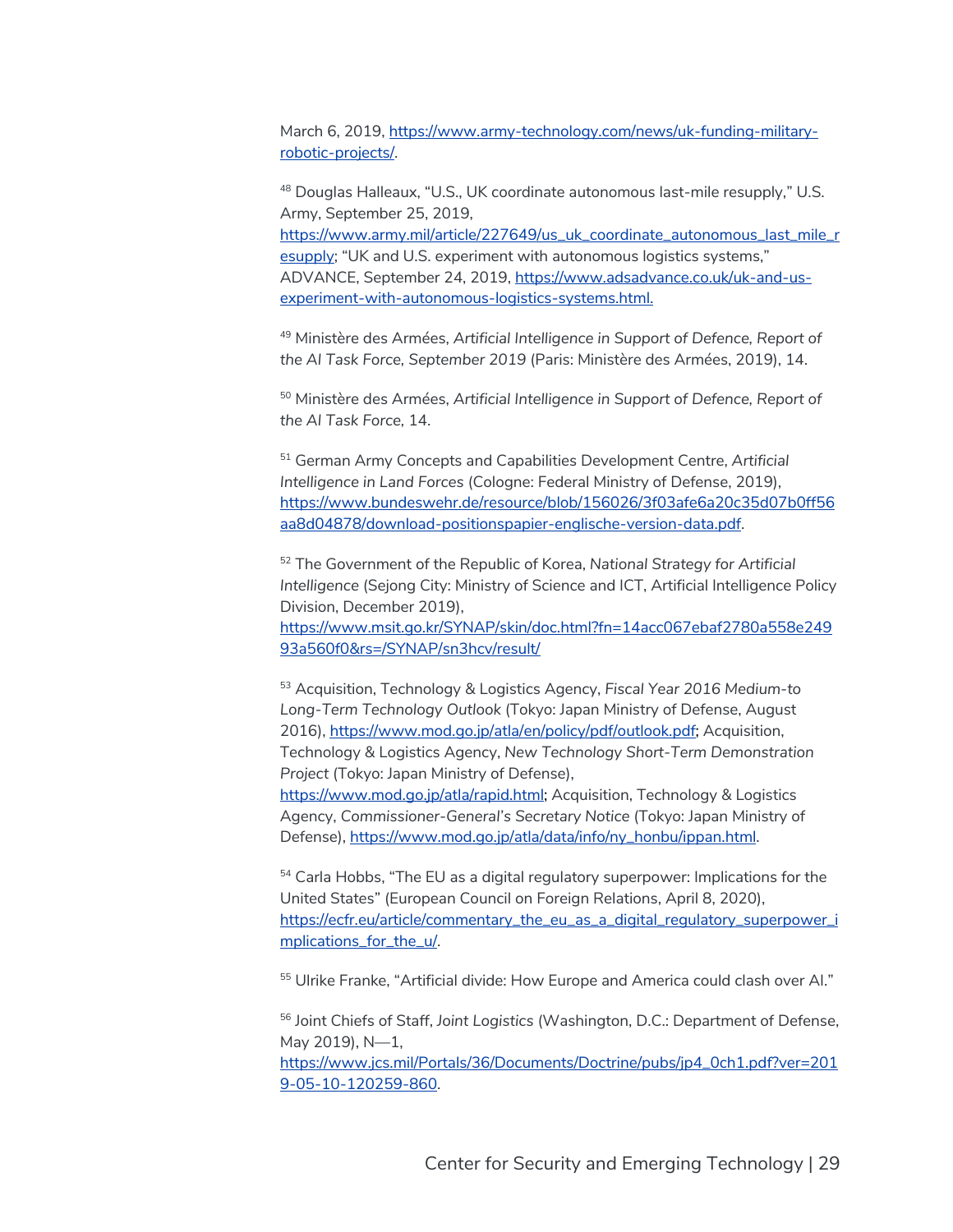<sup>57</sup> NATO Standardization Office, *NATO Standard: Allied Joint Doctrine for Logistics.*

<sup>58</sup> David A. Shlapak, and Michael Johnson, "Reinforcing Deterrence on NATO's Eastern Flank" (RAND Corporation, 2016), https://www.rand.org/pubs/research\_reports/RR1253.html.

<sup>59</sup> Adam Maisel and Laurynas Keturakis, "Baltic trainspotting: Railways and NATO's logistics problem in northeastern Europe" (Modern War Institute, April 2, 2018), https://mwi.usma.edu/baltic-trainspotting-railways-natos-logisticsproblem-northeastern-europe/; Joseph Trevithick, "How do you get all those Army tanks to Europe?," *Medium*, September 10, 2014, https://medium.com/war-is-boring/how-do-you-get-all-those-army-tanks-toeurope-cdfeed713bfa; Peter Williams, "Flexible logistics in a fluid, modern security environment," *NATO Review*, October 9, 2018, https://www.nato.int/docu/review/articles/2018/10/09/flexible-logistics-in-afluid-modern-security-environment/index.html.

 $60$  For a more thorough discussion of these challenges and recommendations for changing the U.S. security posture in the Asia-Pacific, see Ely Ratner, Daniel Kliman, Susanna Blume, Rush Doshi, Chris Dougherty, Richard Fontaine, Peter Harrell, Martijn Rasser, Elizabeth Rosenberg, Eric Sayers, Daleep Singh, Paul Scharre, and Loren DeJonge Schulman et al., "Rising to the China Challenge" (Center for a New American Security, December 2019), 14, https://s3.us-east-1.amazonaws.com/files.cnas.org/documents/CNAS-Report-NDAA-final-6.pdf?mtime=20200116130752&focal=none.

<sup>61</sup> National Security Commission on Artificial Intelligence, *Interim Report and Third Quarter Recommendations,* 22.

<sup>62</sup> National Security Commission on Artificial Intelligence, *Interim Report and Third Quarter Recommendations*, 226.

<sup>63</sup> Ratner et al., "Rising to the China Challenge." 17.

<sup>64</sup> National Security Commission on Artificial Intelligence, *Final Report*  (Washington, D.C.: March 2021), 545–549, https://www.nscai.gov/wpcontent/uploads/2021/03/Full-Report-Digital-1.pdf.

<sup>65</sup> U.S. Department of Defense, Defense Standardization Program, "International Standardization," accessed February 9, 2021, https://www.dsp.dla.mil/Programs/International-Standardization/.

<sup>66</sup> National Security Commission on Artificial Intelligence, *Interim Report and Third Quarter Recommendations*, 213.

<sup>67</sup> United States Department of the Army, *Army Regulation 34-1: Standardization: Interoperability* (Washington, D.C., April 9, 2020), 29,